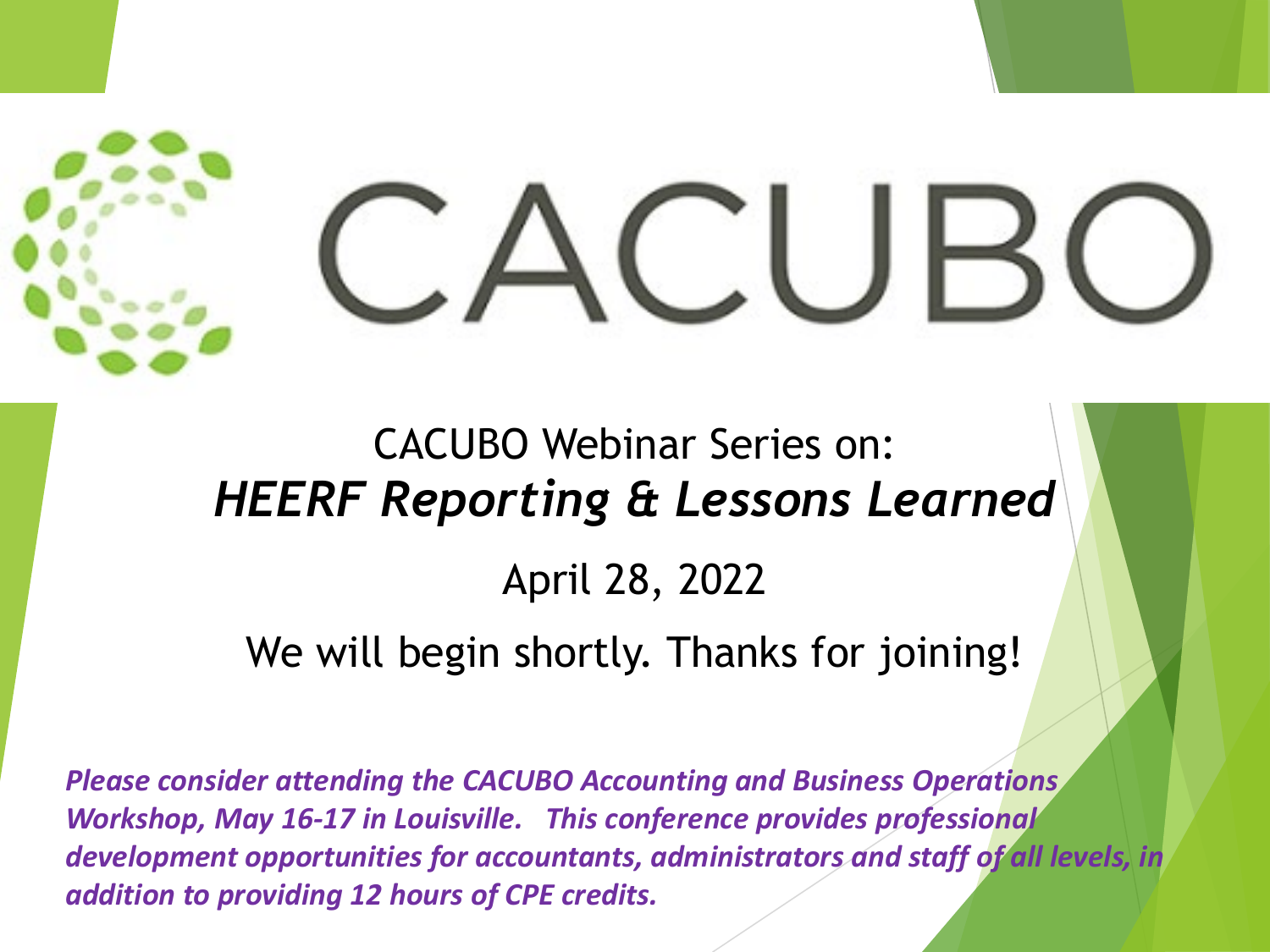

## CACUBO

- This is the 20<sup>th</sup> monthly webinar CACUBO has hosted since the pandemic began. Hard copies and recordings of these presentations can be found on the CACUBO website.
- Today, we will hear from panelists who will provide us an update on the accounting for and processing of Higher Education Emergency Relief Fund (HEERF), specifically discussing the annual and quarterly reporting and a discussion of lessons learned.
- This webinar is eligible for CPE. If you are interested in receiving CPE credit for this webinar, please e-mail me (Marty Mickey) at [mmickey@nl.edu](mailto:mmickey@nl.edu) now. During the webinar, there will be three check in questions for you to answer. **In order to receive CPE, you must answer all three of these questions.**
- We will send out a survey afterwards to solicit thoughts and topics for future webinars.
- If you would be willing to present in a future webinar, please e-mail me at [mmickey@nl.edu](mailto:mmickey@nl.edu).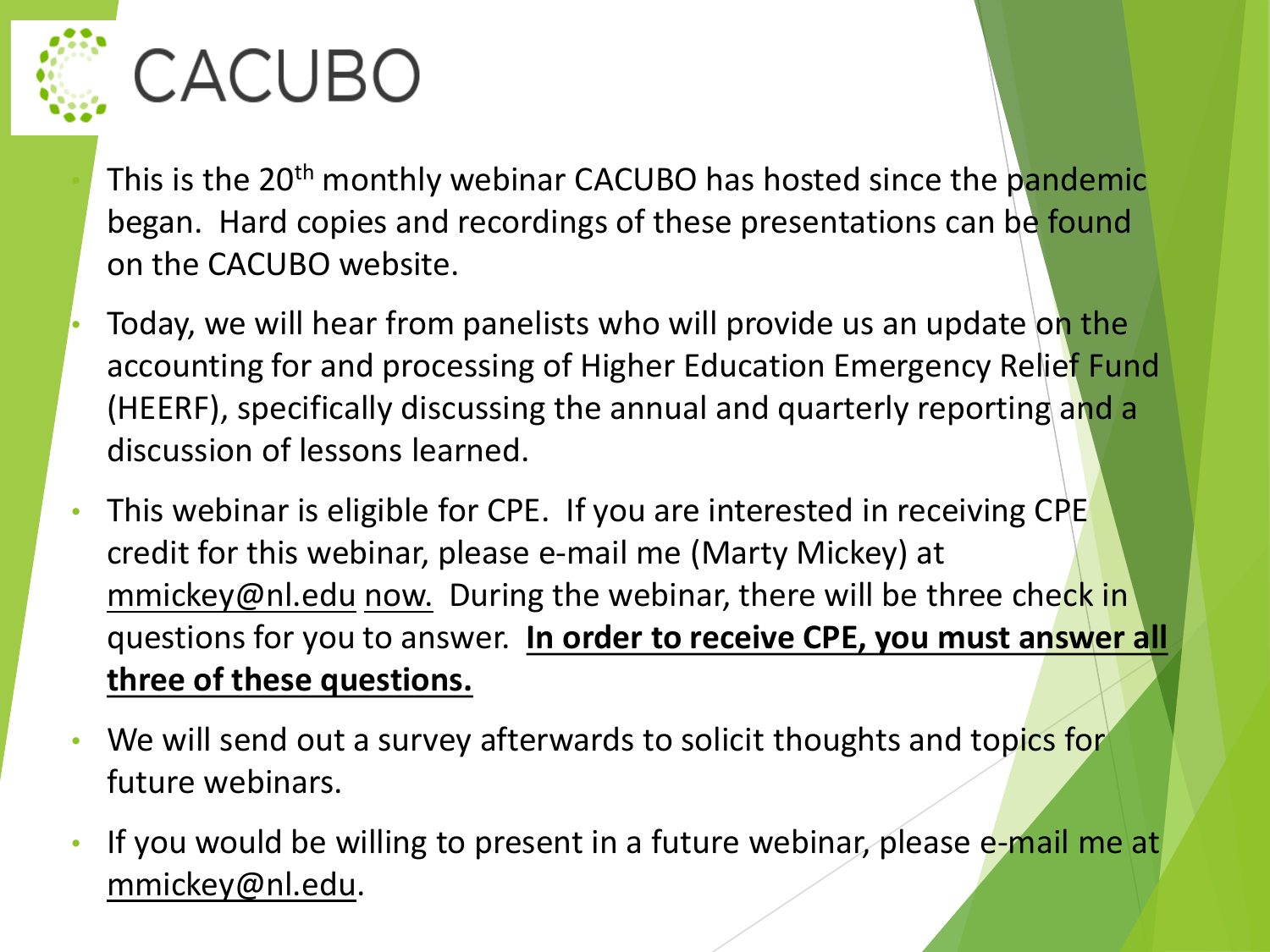

### CACUBO

#### **DISCLAIMER**

**The interpretations and thoughts contained herein are those of the speakers presenting and are subject to change and may or may not be appropriate for your institution. Consultation should be held with your own CPA firm to validate the position you are taking in a certain area.**

#### **QUESTIONS**

**We have a lot of material to cover and will try to get to questions at the end. Please refrain from entering questions initially as we may cover the topic you have a question on in the presentation. For those questions we don't get to, we will try to provide a written follow up later.**

#### **COPIES OF WEBINAR**

**We will make copies of these slides and a recording of the webinar available on the CACUBO website in a few days.**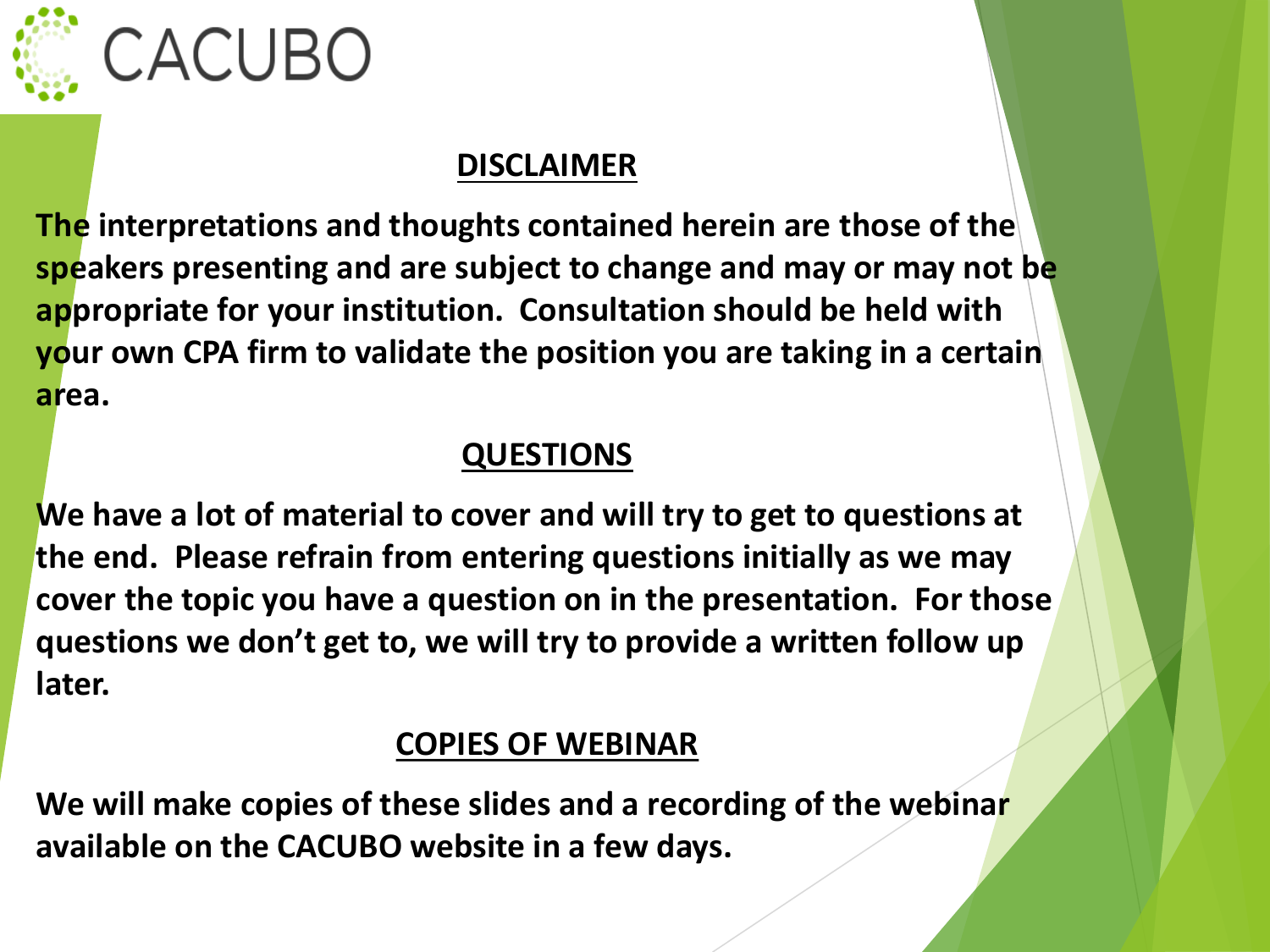



### **Today's Presenters**

#### **Speakers**

- Ryan Engelstad, Baker Tilly
- Rebecca Weiss, Baker Tilly



- Lois Tatro, Wichita State University
- Marty Mickey, National Louis University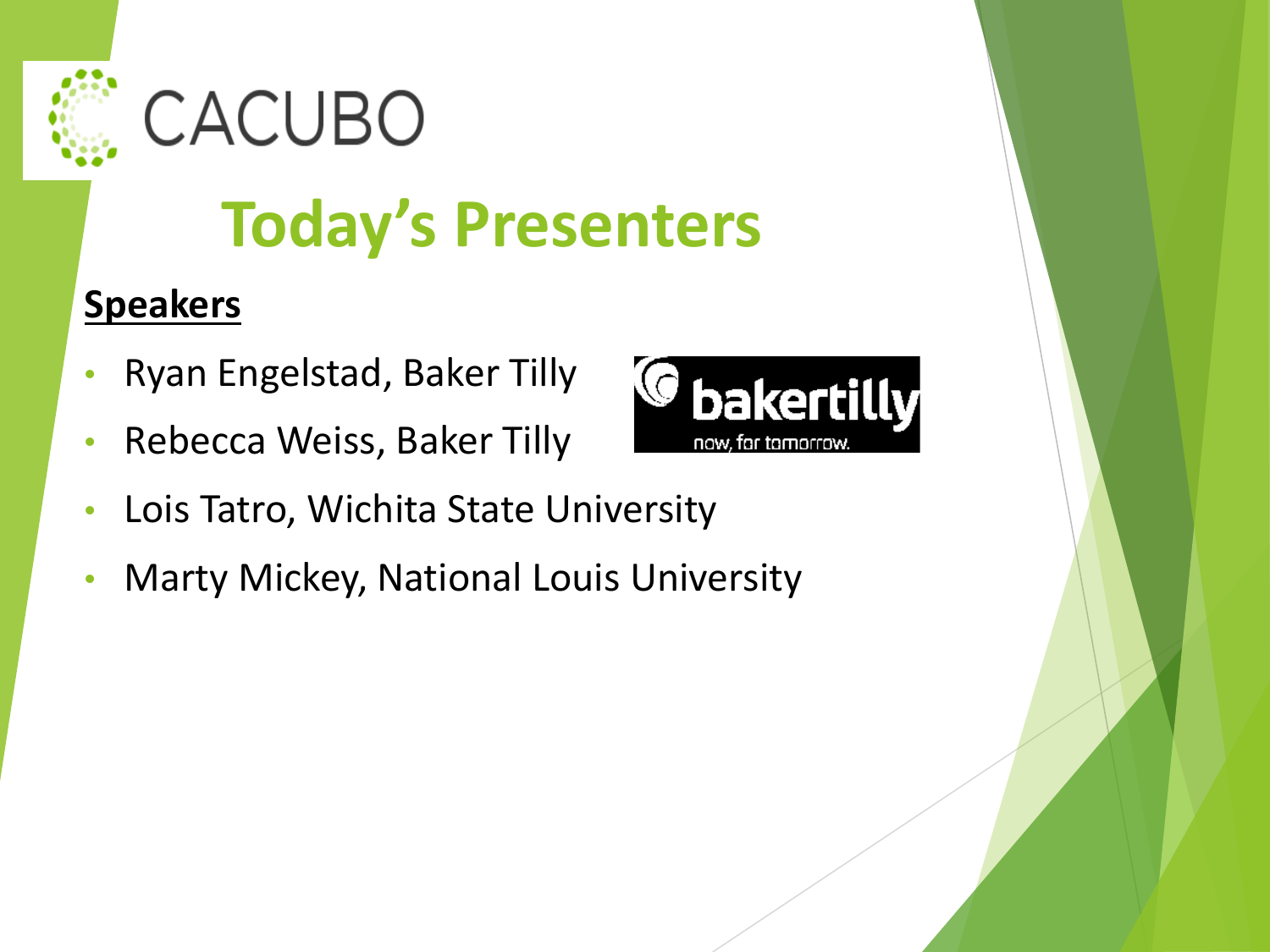### **Agenda**

- Guidance for completing the Calendar Year 2021 Annual Report required under HEERF
- ▶ Q&A for the annual report
- Grant close out process
- HEERF quarterly reporting requirements
- Lessons learned and reminders

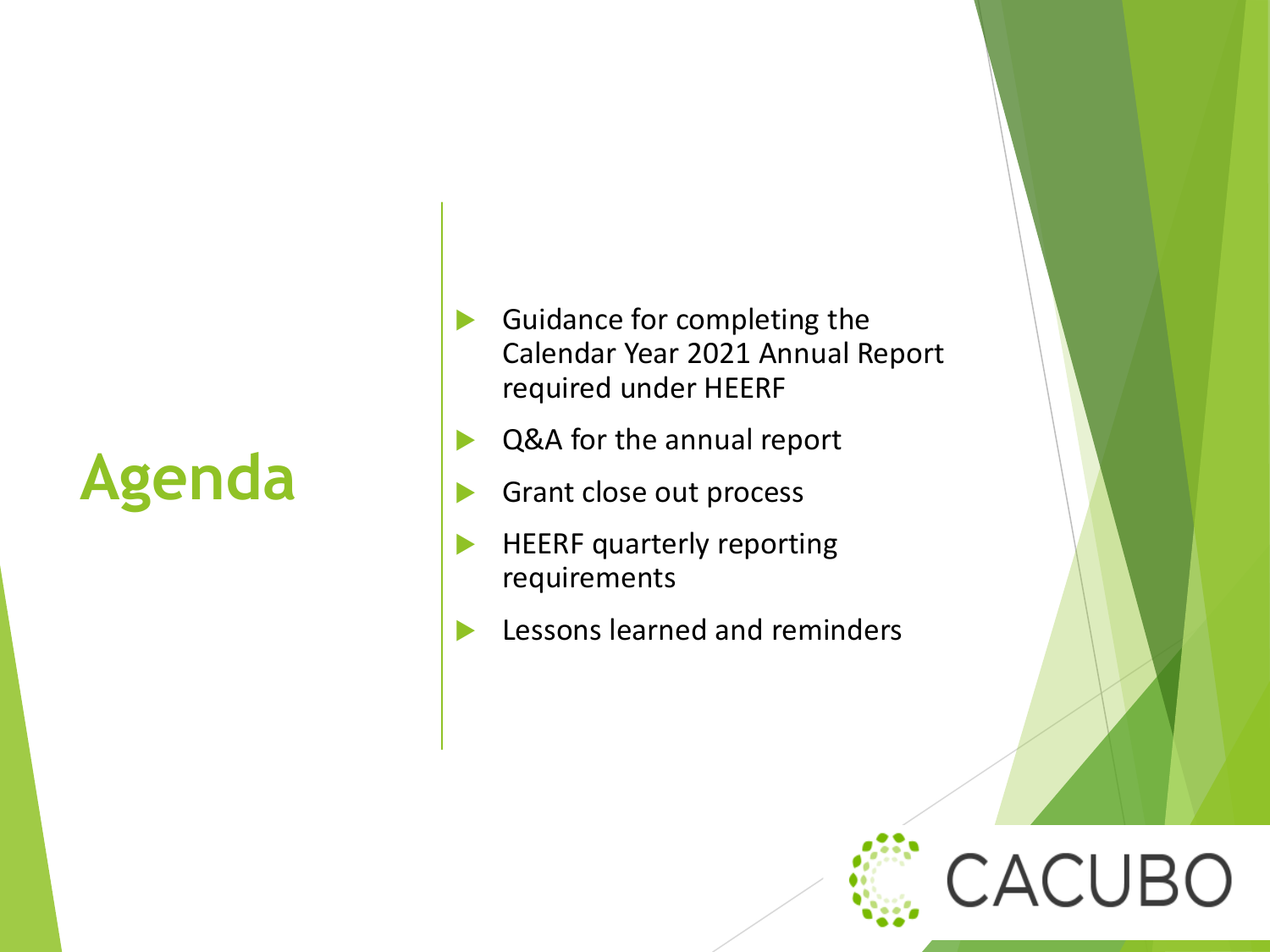# **First Polling Question**

**What is the status of your Institution regarding the completion of the current annual HEERF reporting (CY2021)?**

- **1. Completed**
- **2. In process**
- **3. Not started**

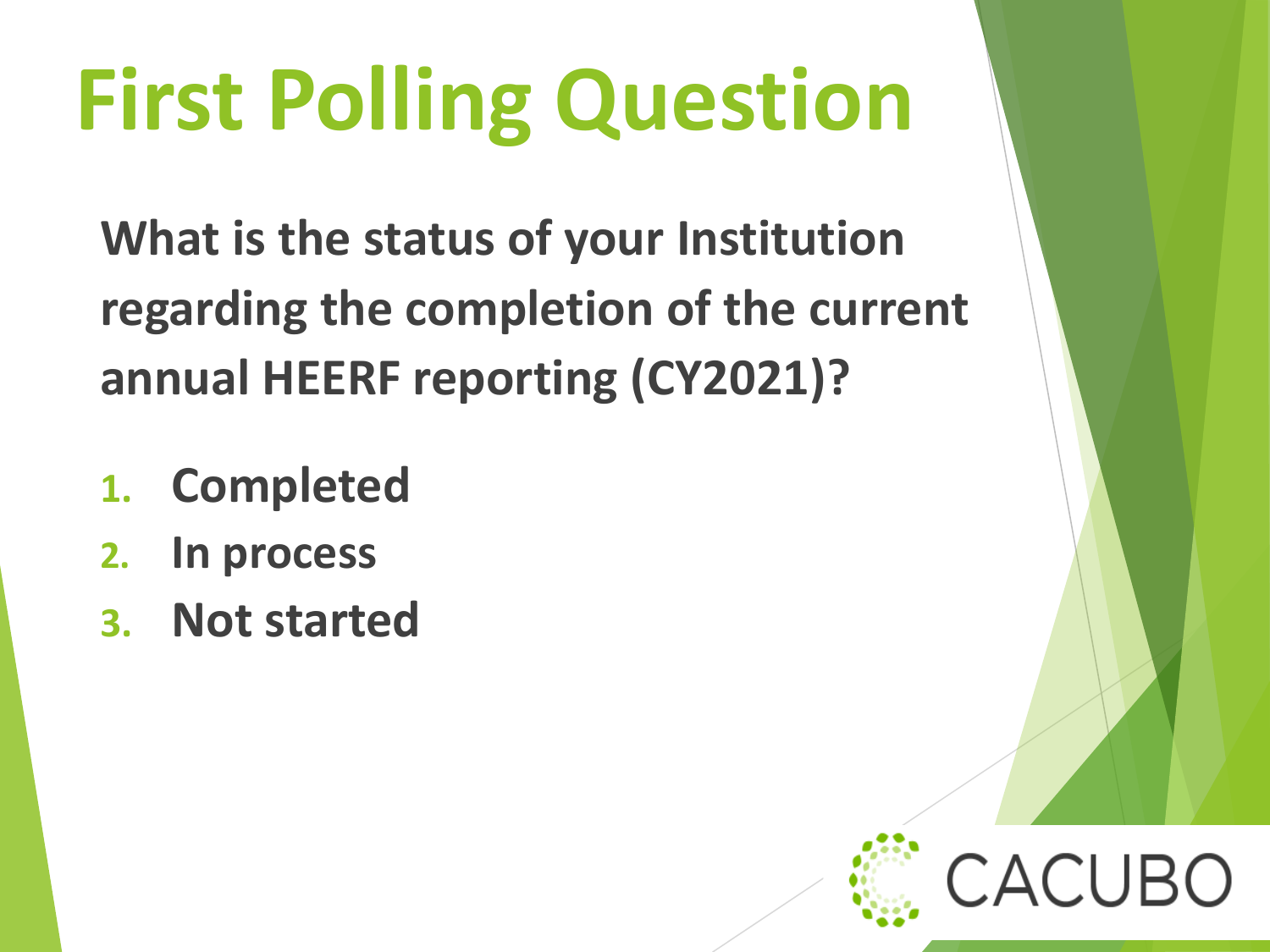### **HEERF Reporting – Annual Report**

Calendar year 2021 annual reporting opened on April 11th and closes May 6<sup>th</sup>. All institutions are required to report using the reporting portal:

<https://covid-relief-data.ed.gov/authentication/login>

- Questions marked with an asterisk(\*)
	- Institutions can complete these questions in current annual report (2022) or wait and complete in 2023.
	- Institutions may consider waiting on some of these to see any additional guidance the Department of Education (ED) may release
- For question 2, if you DID expend all of your HEERF I, II, III funds prior to the end of 2021, but you elect to NOT answer the questions with (\*), question 2 can still be answered "YES". You will still need to finalize your second annual report in early 2023.

Institutions must provide complete answers to each question. However, for the second annual report covering January 1, 2021-December 31, 2021, institutions have the option of taking more time to submit answers to questions marked with an asterisk(\*). Institutions can submit answers to questions marked with an asterisk in early 2022 as part of the second annual report (in alignment with the table above) OR in early 2023 as part of the third annual reporting process. Starting with the third annual report, institutions must provide answers to all guestions including those marked with an asterisk per the reporting schedule in the table above.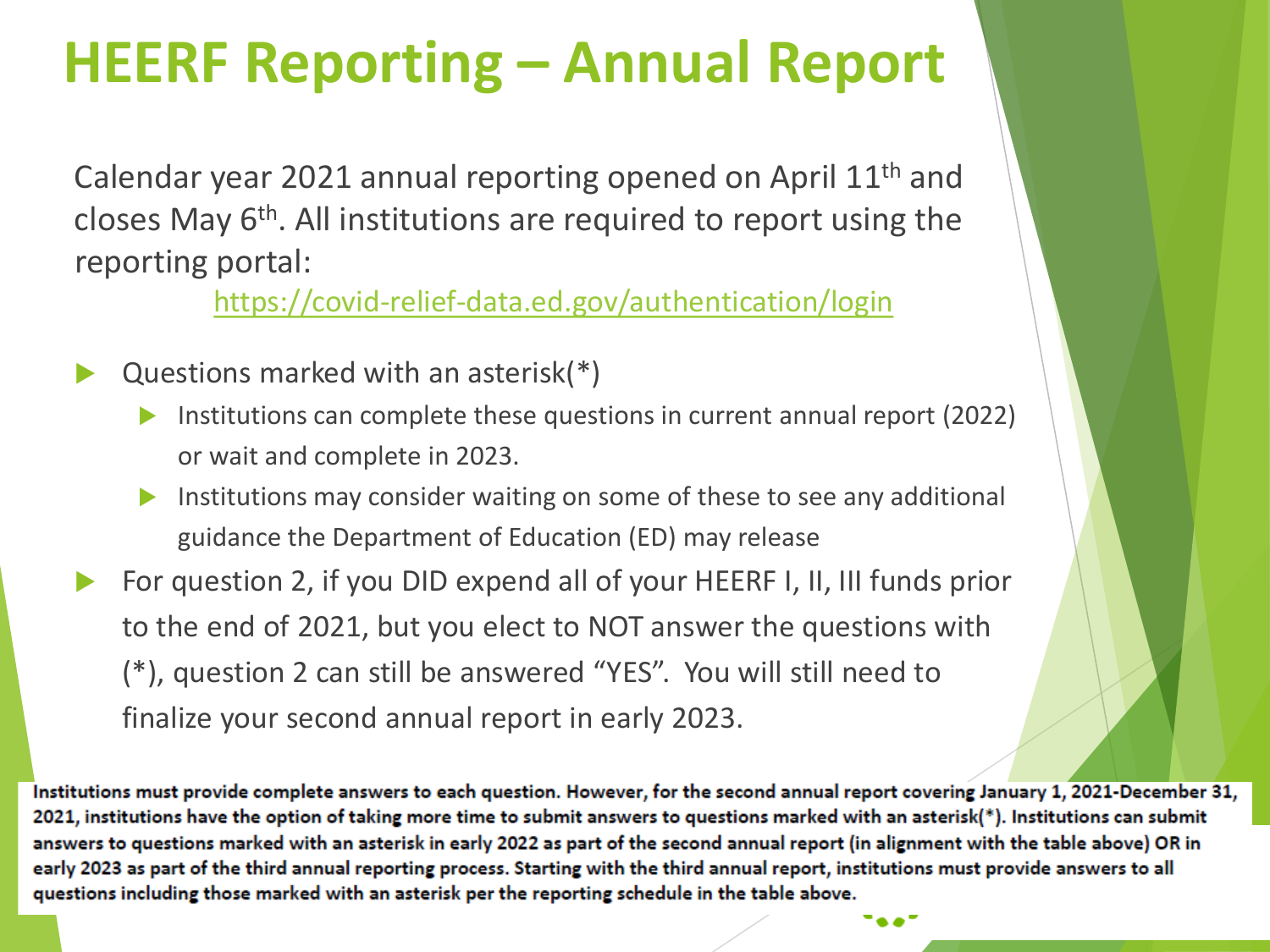#### **New items include:**

 Q4 - Guidance specifies you should arrive at these answers thru collaboration with Faculty, Staff, other Departments, such as HR.

#### 4) How has HEERF helped your institution and your students?

| <b>Statement</b>                                                                    | <b>Scale Response</b>                                            |
|-------------------------------------------------------------------------------------|------------------------------------------------------------------|
| a.) HEERF enabled my institution to continue offering planned                       | Strongly disagree, Disagree, Neutral, Agree, Strongly agree, Not |
| programs (i.e., programs of study listed in our course catalog) that                | applicable, Unable to determine with available information       |
| were at risk of discontinuation due to pandemic-related factors.                    |                                                                  |
| b.) HEERF enabled my institution to keep student net prices <sup>4</sup> similar to | Strongly disagree, Disagree, Neutral, Agree, Strongly agree, Not |
| pre-pandemic levels                                                                 | applicable, Unable to determine with available information       |
| c.) HEERF enabled my institution to keep students enrolled by                       | Strongly disagree, Disagree, Neutral, Agree, Strongly agree, Not |
| providing them with electronic devices and Internet access.                         | applicable, Unable to determine with available information       |
| d.) HEERF enabled my institution to keep students enrolled who were                 | Strongly disagree, Disagree, Neutral, Agree, Strongly agree, Not |
| at risk of dropping out due to pandemic-related factors by providing                | applicable, Unable to determine with available information       |
| direct financial support to students.                                               |                                                                  |
| e.) HEERF enabled my institution to keep faculty, staff, employees,                 | Strongly disagree, Disagree, Neutral, Agree, Strongly agree, Not |
| and contractors at full salary levels who were at risk of unemployment              | applicable, Unable to determine with available information       |
| due to pandemic-related factors.                                                    |                                                                  |
| f.) HEERF enabled my institution to purchase COVID tests, health                    | Strongly disagree, Disagree, Neutral, Agree, Strongly agree, Not |
| screening, and the healthcare needed to help students and faculty.                  | applicable, Unable to determine with available information       |
|                                                                                     |                                                                  |

- Q5c Did your institution use a specific methodology to calculate award amounts that is captured in a flowchart, set of equations, a formula, or other documentation? (Y/N).
	- If yes, *i) (Upload PDF/MS Word document instructions, directions, or guidance. Include screenshots of relevant websites)*
- $Q6$  How did your institution distribute the emergency financial aid grants to students?
	- May want to indicate "other" if provided to students' accounts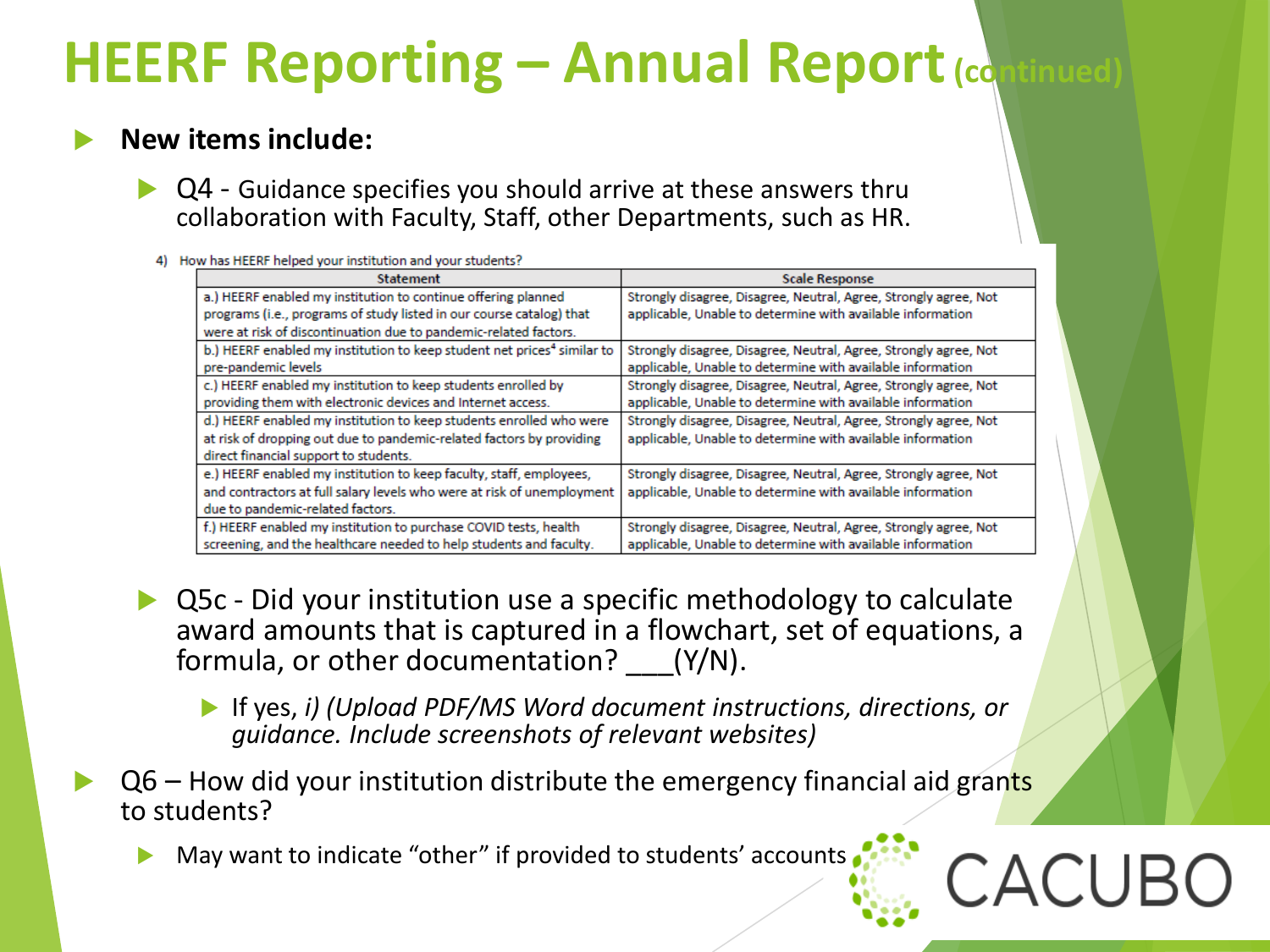#### **New items include:**

- Q8 Emergency Financial Aid Grants Awarded to Students (direct grants and amounts reimbursed) *(and not reported as lost revenue)*
	- Uses a variety of different table formats requesting information on total students enrolled *(Full time/Part time, Pell, no Pell, IPEDS categories)* and then all of that information for each type of HEERF funds *(student*   $(a)(1)$ , institutional portion  $(a)(1)$ ,  $(a)(2)$ ,  $(a)(3)$  and  $(a)(4)$ ) that were disbursed to students as:
	- Direct Emergency Financial Aid Grants, or
	- What was the amount used to cover a student's outstanding account balance for costs such as debt forgiveness, room, board, tuition, or fees? If funds were not used for this purpose, report \$0.
		- $\triangleright$  This is only an option for (a)(1) institutional, and (a)(2) and (a)(3)
		- ▶ Will populate into Q9b) which further notes "upon receiving affirmative written consent from student to do so". We discussed this with NACUBO and collectively we believe the intent here is to only report when grants were given to students, and they opted to have them applied to their account balances (student authorization)

ACUF

▶ Q9 will ask for other uses of (a)(1) institutional, and (a)(2) and (a)(3) funds including lost revenue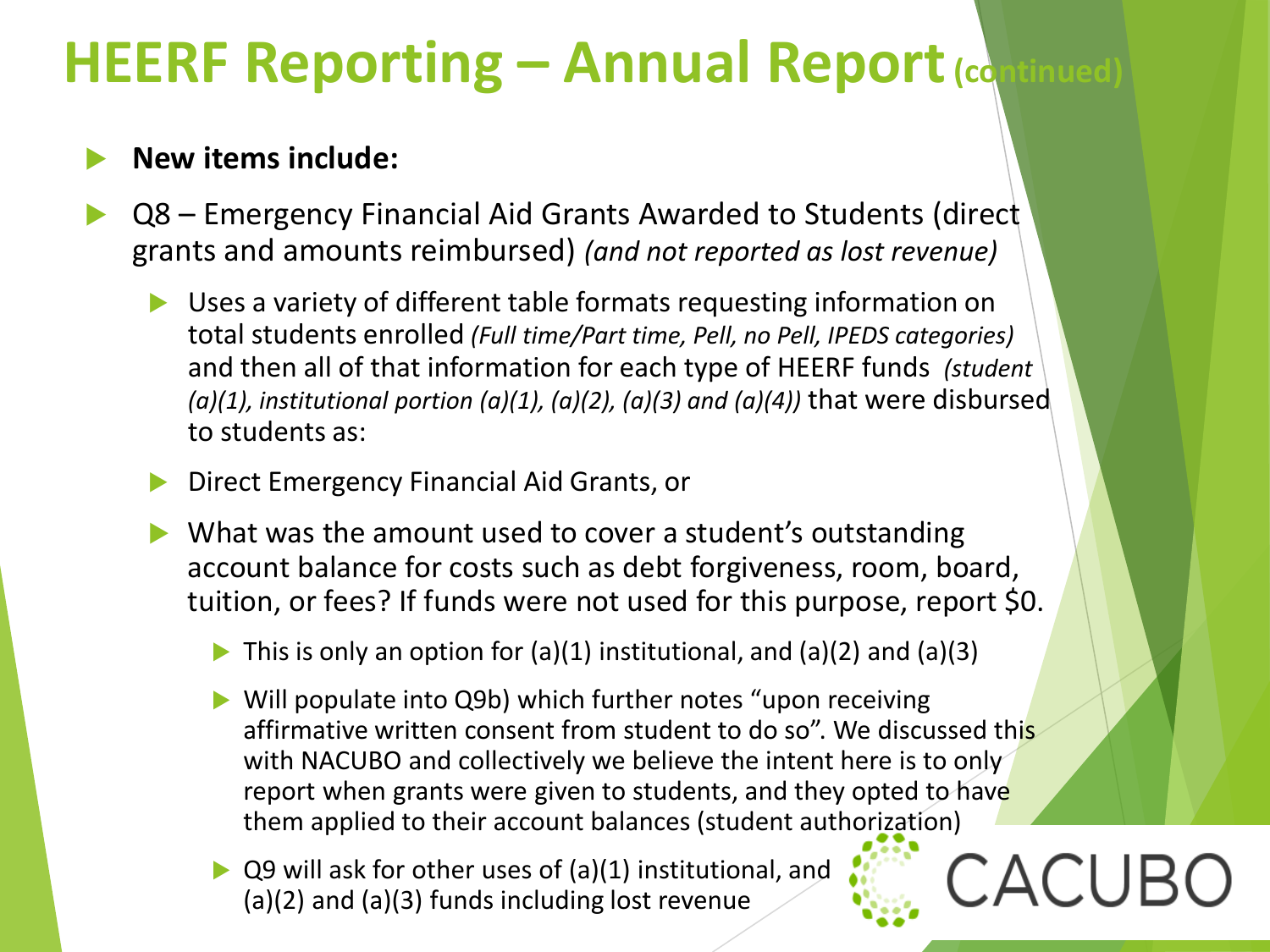|                                                                                                                   | Emergency Financial Aid Grants Awarded to Students (direct grants and amounts reimbursed)                                                                                                                   |                                                            |                                      |                                                    |                                |                                       |                                     |                                     |
|-------------------------------------------------------------------------------------------------------------------|-------------------------------------------------------------------------------------------------------------------------------------------------------------------------------------------------------------|------------------------------------------------------------|--------------------------------------|----------------------------------------------------|--------------------------------|---------------------------------------|-------------------------------------|-------------------------------------|
|                                                                                                                   |                                                                                                                                                                                                             |                                                            | Undergraduates <sup>6</sup>          |                                                    |                                | <b>Graduates</b>                      |                                     |                                     |
| Q8a)                                                                                                              |                                                                                                                                                                                                             | <b>All students</b>                                        | Full-time students <sup>7</sup>      |                                                    | <b>Part-time students</b>      |                                       |                                     |                                     |
|                                                                                                                   |                                                                                                                                                                                                             |                                                            | Pell grant<br>recipient <sup>8</sup> | <b>Non-Pell</b><br>grant<br>recipient <sup>9</sup> | <b>Pell grant</b><br>recipient | <b>Non-Pell</b><br>grant<br>recipient | <b>Full-time</b><br><b>students</b> | <b>Part-time</b><br><b>students</b> |
| Number of<br><b>Students</b>                                                                                      | How many students were enrolled? (unduplicated<br>count for the reporting period)                                                                                                                           | <autofill: #s="" in<br="" of="" sum="">row&gt;</autofill:> |                                      |                                                    |                                |                                       |                                     |                                     |
| <b>Number of HEERF</b><br><b>Student Recipients</b><br>– Emergency<br><b>Grants to Students</b><br>(unduplicated) | How many students received HEERF emergency<br>financial aid grants? (unduplicated across all HEERF<br>sections)                                                                                             | <autofill: #s="" in<br="" of="" sum="">row&gt;</autofill:> |                                      |                                                    |                                |                                       |                                     |                                     |
| HEERF $(a)(1)$<br><b>Student Aid</b>                                                                              | What was the amount disbursed directly to students<br>as Emergency Financial Aid Grants?                                                                                                                    | <autofill: #s="" in<br="" of="" sum="">row&gt;</autofill:> |                                      |                                                    |                                |                                       |                                     |                                     |
| HEERF $(a)(1)$                                                                                                    | What was the amount disbursed directly to students<br>as Emergency Financial Aid Grants?                                                                                                                    | <autofill: #s="" in<br="" of="" sum="">row&gt;</autofill:> |                                      |                                                    |                                |                                       |                                     |                                     |
| Institutional<br><b>Portion Amount</b><br>Disbursed                                                               | What was the amount used to cover a student's<br>outstanding account balance for costs such as debt<br>forgiveness, room, board, tuition, or fees? If funds<br>were not used for this purpose, report \$0.  | <autofill: #s="" in<br="" of="" sum="">row&gt;</autofill:> |                                      |                                                    |                                |                                       |                                     |                                     |
| <skip for<br="" logic="">those who did not<br/>receive these</skip>                                               | What was the amount disbursed directly to students<br>as Emergency Financial Aid Grants? If funds were not<br>used for this purpose, report \$0.                                                            | <autofill: #s="" in<br="" of="" sum="">row&gt;</autofill:> |                                      |                                                    |                                |                                       |                                     |                                     |
| funds><br>HEERF $(a)(2)$<br><b>Amount Disbursed N</b><br>(HBCUs, TCcos)<br>MSIs, and SIP)                         | What was the amount used to cover a student's<br>outstanding account balance for costs such as debt<br>forgiveness, room, board, tuition, or fees ? If funds<br>were not used for this purpose, report \$0. | <autofill: #s="" in<br="" of="" sum="">row&gt;</autofill:> |                                      |                                                    |                                |                                       |                                     |                                     |
| <skip for<br="" logic="">those who did not<br/>receive these</skip>                                               | What was the amount disbursed directly to students<br>as Emergency Financial Aid Grants? If funds were not<br>used for this purpose, report \$0.                                                            | <autofill: #s="" in<br="" of="" sum="">row&gt;</autofill:> |                                      |                                                    |                                |                                       |                                     |                                     |
| funds<br>HEERF $(a)(3)$<br><b>Amount Disbursed</b><br>(FIPSE & SAIHE)10                                           | What was the amount used to cover a student's<br>outstanding account balance for costs such as debt<br>forgiveness, room, board, tuition, or fees? If funds<br>were not used for this purpose, report \$0.  | <autofill: #s="" in<br="" of="" sum="">row&gt;</autofill:> |                                      |                                                    |                                |                                       |                                     |                                     |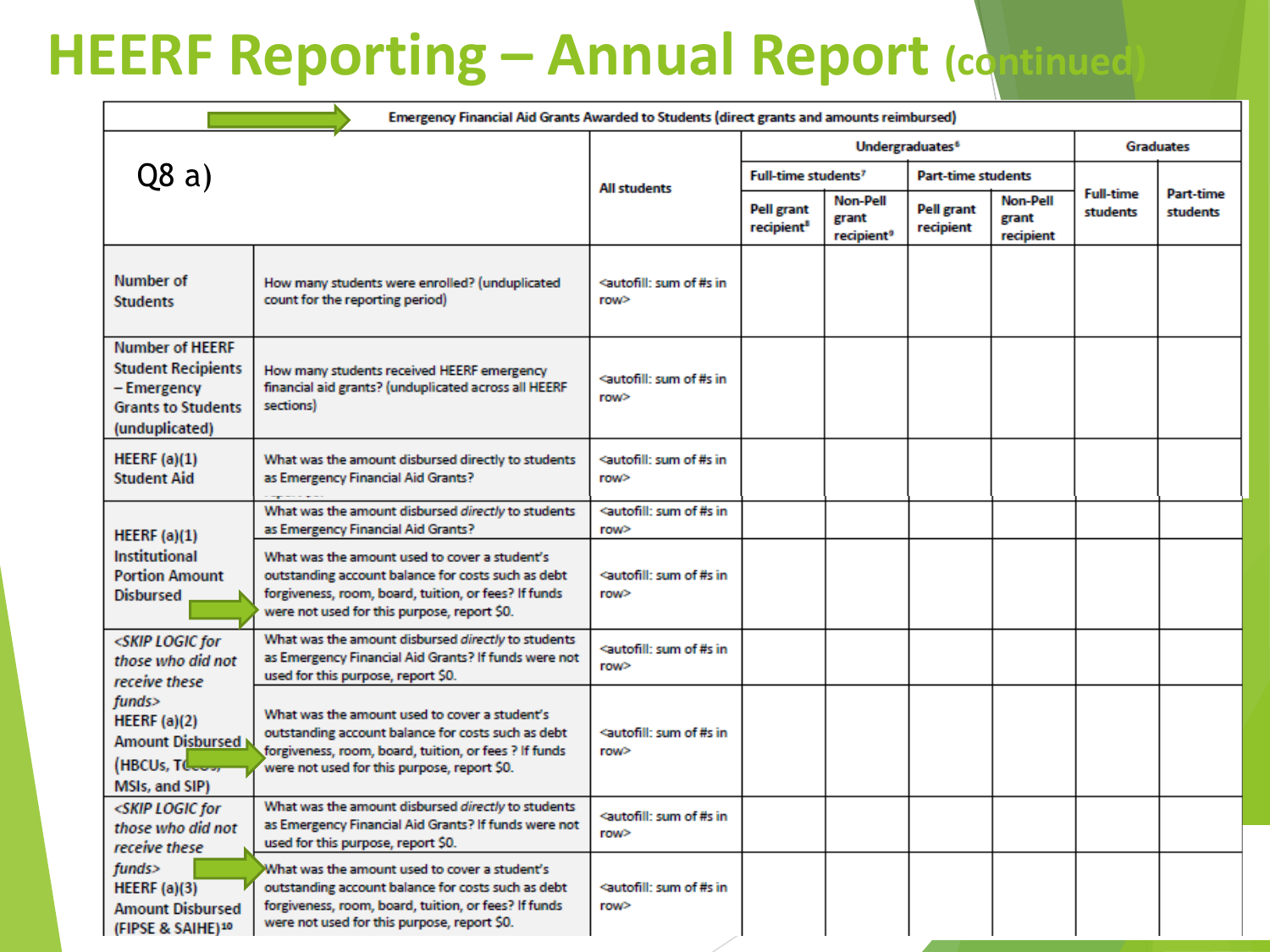#### **New items include (continued):**

- Q8b Among the students enrolled in your institution, how many (and what %) were NOT Title IV eligible<sup>11</sup> throughout their enrollment during the reporting period?
- ▶ Q8c Among students who received emergency financial aid grants, how many (and what %) were NOT Title IV eligible throughout their enrollment during the reporting period?
- Q8d What number of students were enrolled, what number received emergency grants, and how much grant aid did the students receive by IPEDS race/ethnicity categories (shown below), then also (Q8e) by IPEDS gender categories and IPEDS age categories?

| Race/Ethnicity (IPEDS            | Enrolled       | Number of students who received at | What was the total amount of          | <b>Average HEERF</b>  |
|----------------------------------|----------------|------------------------------------|---------------------------------------|-----------------------|
| categories)                      | student count  | least one Emergency Financial Aid  | <b>Emergency Financial Aid Grants</b> | <b>Amount Awarded</b> |
|                                  | (unduplicated) | Grant                              | disbursed to students through all     |                       |
|                                  |                | (unduplicated)                     | <b>HEERF</b> funds?                   |                       |
| American Indian or Alaska        |                |                                    |                                       | <autofill></autofill> |
| Native                           |                |                                    |                                       |                       |
| Asian                            |                |                                    |                                       | <autofill></autofill> |
| <b>Black or African American</b> |                |                                    |                                       | <autofill></autofill> |
| Hispanic/Latino                  |                |                                    |                                       | <autofill></autofill> |
| Native Hawaiian or Other         |                |                                    |                                       | <autofill></autofill> |
|                                  |                |                                    | 9210                                  |                       |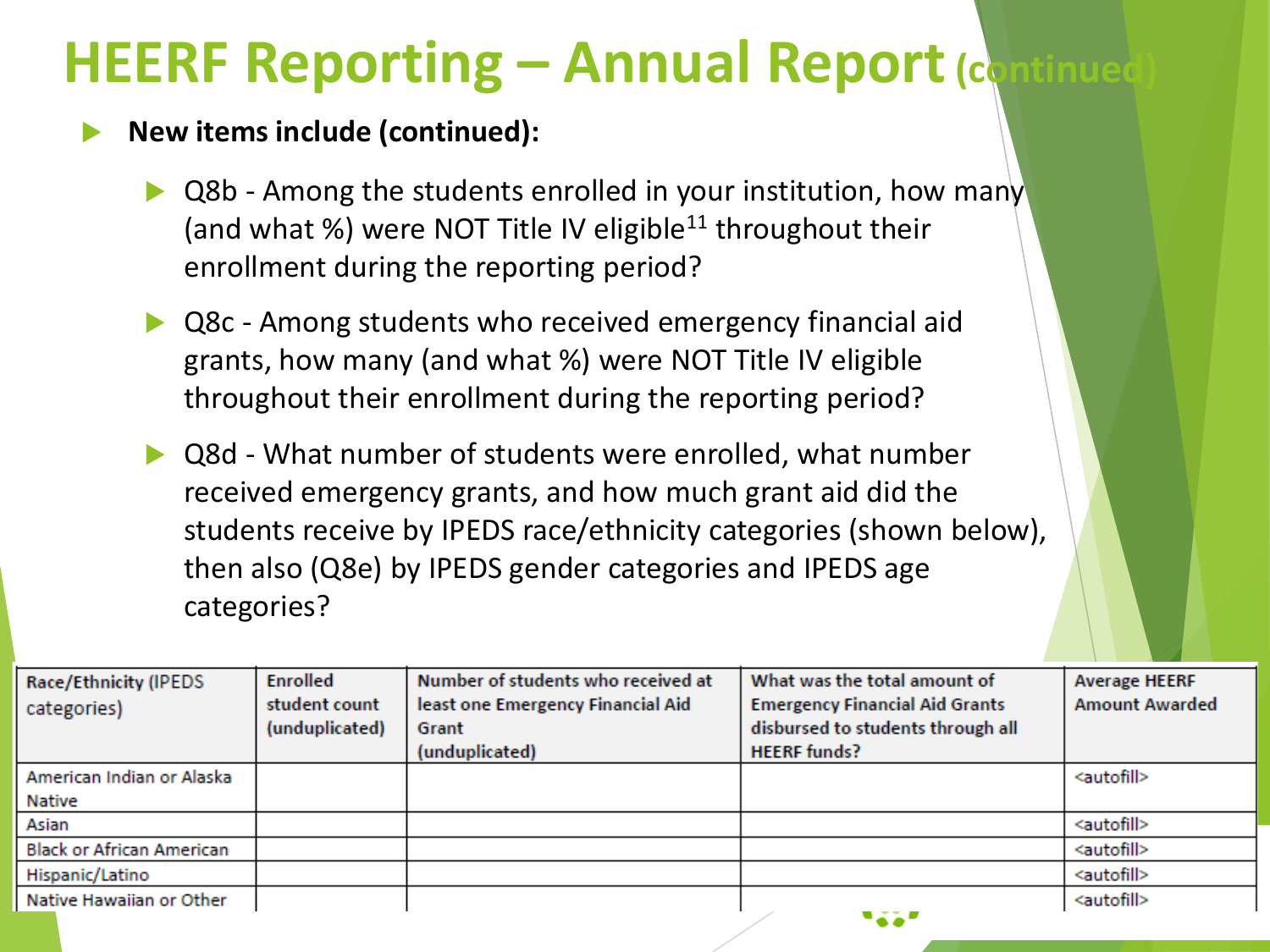- **New items include** *(continued):* 
	- Q9 Institutional expenditures
- 9) Institutional expenditures
	- a) Has your institution designated HEERF program funds for a specific purpose or budget objective in future calendar years (for example, operation and maintenance of plant, academic programs, residential programs, future institutional aid)? (Y/N)
		- 1. If no, are HEERF program funds being reserved for use as needed? (Y/N)
			- If no HEERF program funds are being reserved, please explain your institution's approach: Ĩ. (1,000 characters maximum)
		- 2. If yes, provide the amount designated for a specific purpose or budget objective by calendar year and HEERF program fund:

| <b>HEERF</b> program fund      | Calendar year 2022 | Calendar year 2023 |
|--------------------------------|--------------------|--------------------|
| (a)(1) Institutional Portion   |                    |                    |
| (a)(2)-HBCUs, TCCUs, MSIs, SIP |                    |                    |
| (a)(3)- FIPSE and SAIHE        |                    |                    |

▶ Q9a – discuss Yes vs. No

 $\triangleright$  We discussed this with NACUBO and the thought is that this question is specifically about funds for lost revenue as noted in their [April 18 comments](https://www.nacubo.org/News/2022/4/NACUBO-Recommends-Improvements-to-HEERF-Quarterly-Reporting)  back to ED on the proposed changes to the quarterly reporting form and this question

ACUI: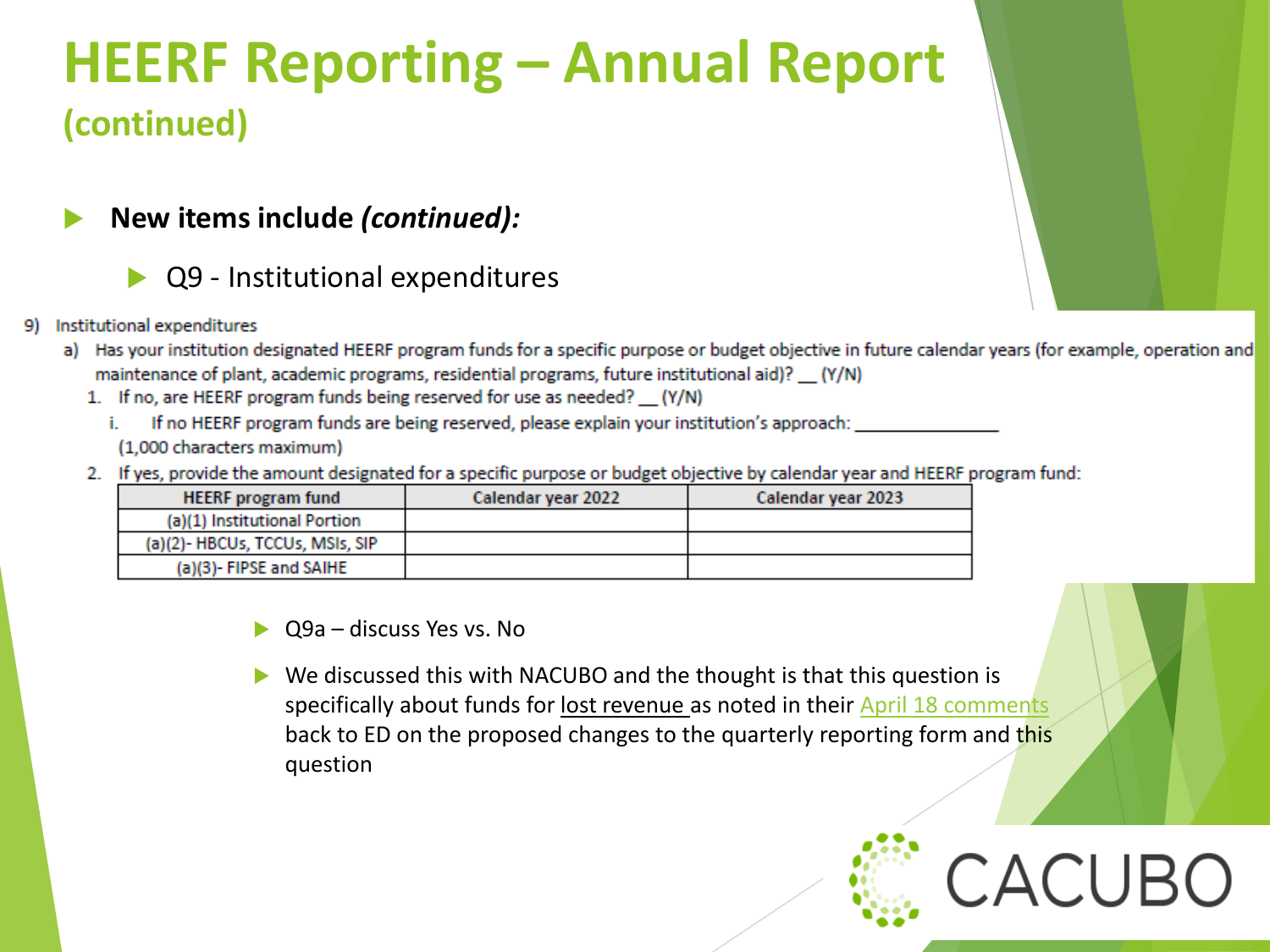#### **New items include** *(continued):*

#### Q9 - Institutional expenditures (continued)

- Table Q9b uses different categories for reporting expenditures than quarterly reports (related to proposed quarterly report changes by ED not yet in effect):
	- Covering student outstanding account balances for costs such as debt forgiveness, room, board, tuition, or fees (upon receiving affirmative written consent from students to do so)." *Will come from Q8a)*
	- Indirect cost recovery/facilities and administrative costs charged on the grants. *Quarterly report included didn't address separately*

| <b>Quarterly Report</b>                                                                                                                                     | <b>Annual Report</b>                                                                                                                                                       |  |  |  |
|-------------------------------------------------------------------------------------------------------------------------------------------------------------|----------------------------------------------------------------------------------------------------------------------------------------------------------------------------|--|--|--|
| Category                                                                                                                                                    | Category                                                                                                                                                                   |  |  |  |
| Providing additional emergency financial aid grants to students. <sup>1</sup>                                                                               | Providing additional emergency financial aid grants to students. <sup>13</sup>                                                                                             |  |  |  |
| Providing reimbursements for tuition, housing, room and board, or<br>other fee refunds.                                                                     | Covering student outstanding account balances for costs such as<br>debt forgiveness, room, board, tuition, or fees (upon receiving                                         |  |  |  |
| Providing tuition discounts.                                                                                                                                | affirmative written consent from students to do so).<br>Indirect cost recovery/facilities and administrative costs charged on                                              |  |  |  |
| Covering the cost of providing additional technology hardware to<br>students, such as laptops or tablets, or covering the added cost of<br>technology fees. | the grants.<br>Covering the cost of providing additional technology hardware to<br>students, such as laptops or tablets, or covering the added cost of<br>technology fees. |  |  |  |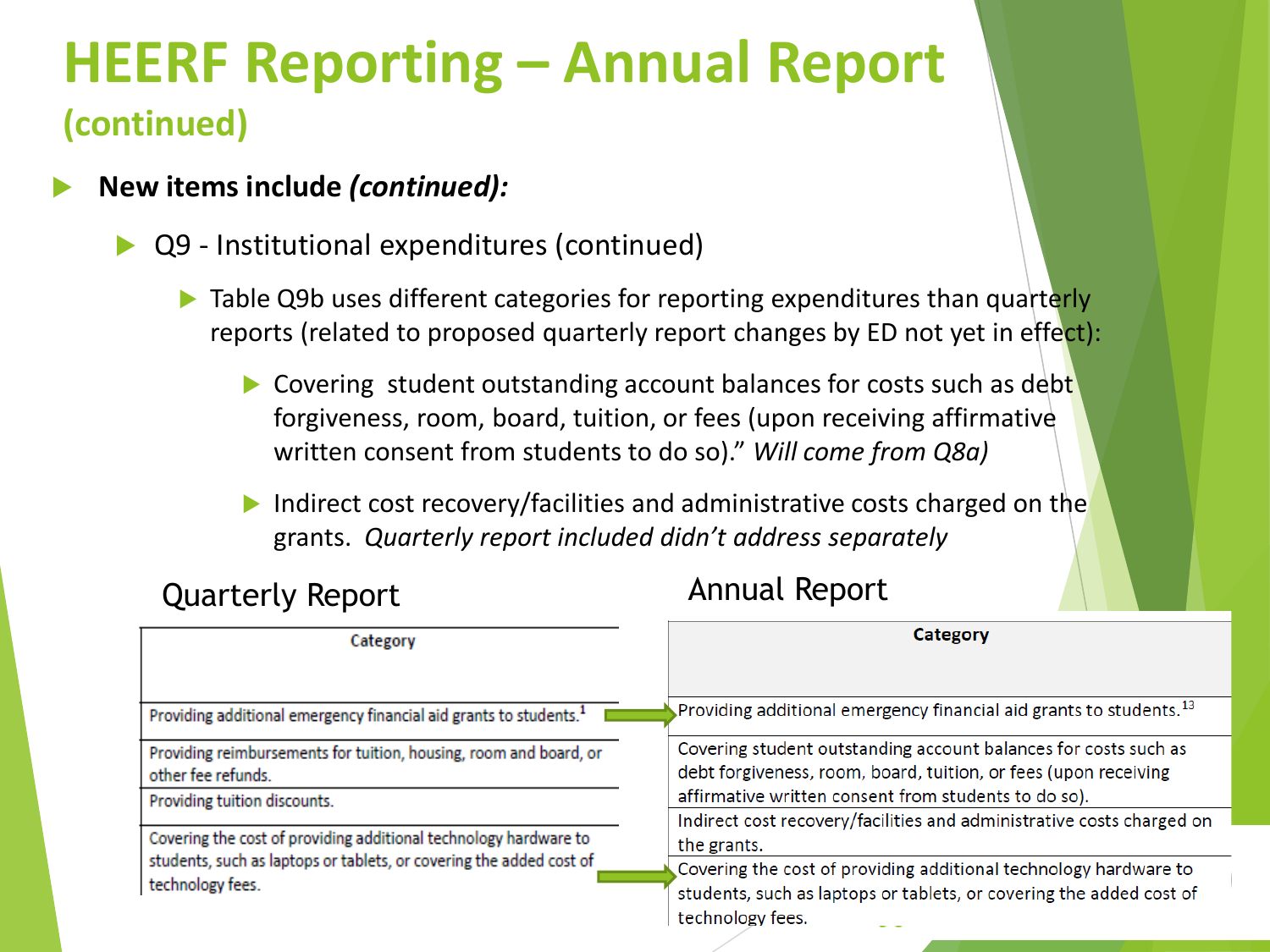Q9b)

| Category                                                                                                                                                                                                                                                                                                                                                                                                | <b>Amount</b><br>in $(a)(1)$<br>institutional dollars | Amount in (a)(2)<br>dollars, if<br>applicable | Amount in (a)(3)<br>dollars, if<br>applicable |
|---------------------------------------------------------------------------------------------------------------------------------------------------------------------------------------------------------------------------------------------------------------------------------------------------------------------------------------------------------------------------------------------------------|-------------------------------------------------------|-----------------------------------------------|-----------------------------------------------|
| Providing additional emergency financial aid grants to students. <sup>13</sup>                                                                                                                                                                                                                                                                                                                          | <autofill from="" q8=""></autofill>                   | <autofill from="" q8=""></autofill>           | <autofill from="" q8=""></autofill>           |
| Covering student outstanding account balances for costs such as<br>debt forgiveness, room, board, tuition, or fees (upon receiving<br>affirmative written consent from students to do so).                                                                                                                                                                                                              | <autofill from="" q8=""></autofill>                   | <autofill from="" q8=""></autofill>           | <autofill from="" q8=""></autofill>           |
| Indirect cost recovery/facilities and administrative costs charged on<br>the grants.                                                                                                                                                                                                                                                                                                                    |                                                       |                                               |                                               |
| Covering the cost of providing additional technology hardware to<br>students, such as laptops or tablets, or covering the added cost of<br>technology fees.                                                                                                                                                                                                                                             |                                                       |                                               |                                               |
| Providing or subsidizing the costs of high-speed internet to students<br>or faculty to transition to an online environment.                                                                                                                                                                                                                                                                             |                                                       |                                               |                                               |
| Subsidizing off-campus housing costs due to dormitory closures or<br>decisions to limit housing to one student per room; subsidizing<br>housing costs to reduce housing density; paying for hotels or other<br>off-campus housing for students who need to be isolated; paying<br>travel expenses for students who need to leave campus early due to<br>coronavirus infections or campus interruptions. |                                                       |                                               |                                               |
| Subsidizing food service to reduce density in eating facilities, to<br>provide pre-packaged meals, or to add hours to food service<br>operations to accommodate social distancing.                                                                                                                                                                                                                      |                                                       |                                               |                                               |
| Costs related to operating additional class sections to enable social<br>distancing, such as those for hiring more instructors and increasing<br>campus hours of operations.                                                                                                                                                                                                                            |                                                       |                                               |                                               |
| Campus safety and operations. <sup>14</sup>                                                                                                                                                                                                                                                                                                                                                             |                                                       |                                               |                                               |

 $\blacktriangleleft$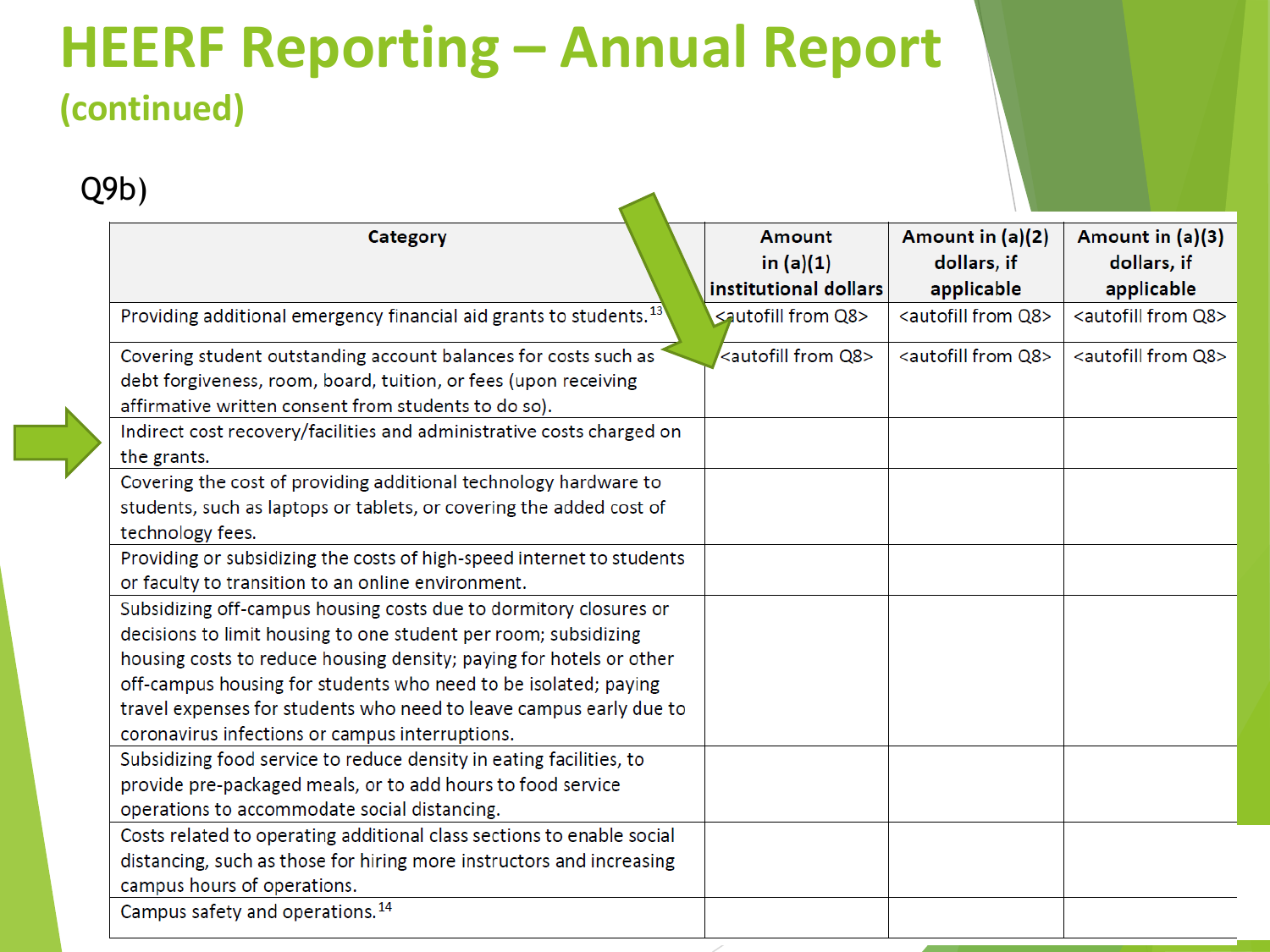#### **New items include** *(continued):*

- Q9 Institutional expenditures (continued)
	- $\triangleright$  Table 9b) also includes the two new required uses
		- $\triangleright$  Implementing evidence-based practices to monitor and suppress coronavirus *(will be discussed more later in presentation)*
		- ▶ Conducting direct outreach to financial aid applicants
	- $\triangleright$  Lost revenue will also need to break this down further in 9c)
		- Institutional portion funds applied to student account balances (bad debts) would likely go here
	- If your institution had refunds (room  $\&$  board, parking, etc.  $-$  likely most were in 2020 when campuses were initially shut down but could have had some in 2021 as well) may consider reporting those in "other" and explaining.
		- ▶ This will keep refunds separate from lost revenue and bad debt discharge

CACUI

- ▶ Consider how items were reported for quarterly reporting and what seems most accurate for the annual report.
- **Institutions should do a "good faith effort" and document internally** and in case asked by ED why they put items in which category
- NACUBO plans to release annual report tutorial soon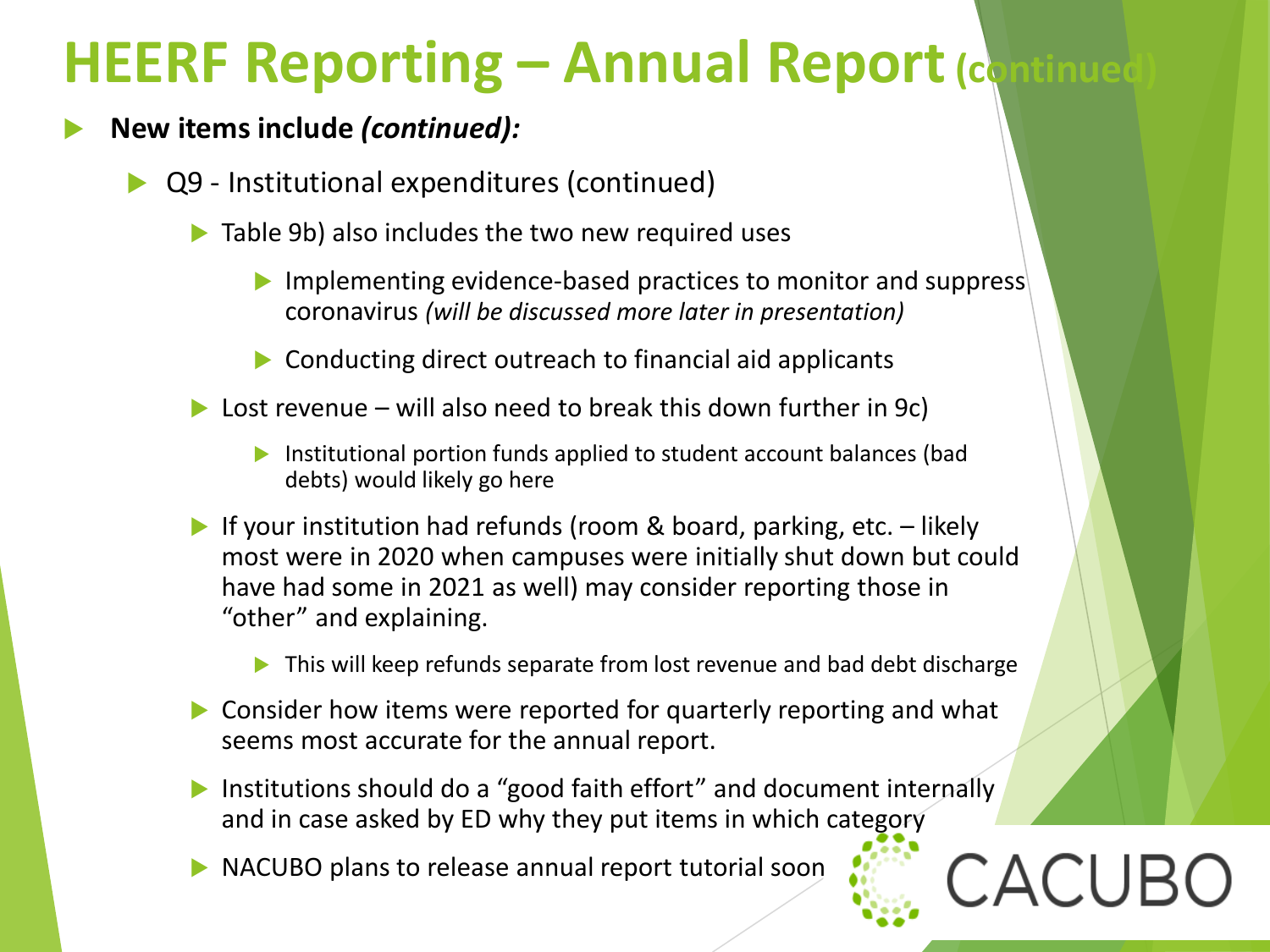#### Q9b) (continued)

| Category                                                                                                                                                                                                                                                                                        | Amount<br>in $(a)(1)$<br>institutional dollars | Amount in (a)(2)<br>dollars, if<br>applicable | Amount in (a)(3)<br>dollars, if<br>applicable | <b>Explanatory Notes</b> |
|-------------------------------------------------------------------------------------------------------------------------------------------------------------------------------------------------------------------------------------------------------------------------------------------------|------------------------------------------------|-----------------------------------------------|-----------------------------------------------|--------------------------|
| Purchasing, leasing, or renting additional instructional equipment<br>and supplies (such as laboratory equipment or computers) to reduce<br>the number of students sharing equipment or supplies during a<br>single class period and to provide time for disinfection between                   |                                                |                                               |                                               |                          |
| uses.                                                                                                                                                                                                                                                                                           |                                                |                                               |                                               |                          |
| Purchasing faculty and staff training in online instruction; or paying<br>additional funds to staff who are providing training in addition to<br>their regular job responsibilities.                                                                                                            |                                                |                                               |                                               |                          |
| Purchasing, leasing, or renting additional equipment or software to<br>enable distance learning, or upgrading campus wi-fi access or<br>extending open networks to parking lots or public spaces, etc.                                                                                          |                                                |                                               |                                               |                          |
| Implementing evidence-based practices to monitor and suppress<br>coronavirus in accordance with public health guidelines. <sup>15</sup>                                                                                                                                                         |                                                |                                               |                                               |                          |
| Conducting direct outreach to financial aid applicants about the<br>opportunity to receive a financial aid adjustment due to the recent<br>unemployment of a family member or independent student, or<br>other circumstances, described in section 479A of the Higher<br>Education Act of 1965. |                                                |                                               |                                               |                          |
| Replacing lost revenue from all sources. 16                                                                                                                                                                                                                                                     |                                                |                                               |                                               |                          |
| Other Uses of (a)(1) Institutional Portion funds.                                                                                                                                                                                                                                               |                                                |                                               |                                               |                          |
| Other uses of (a)(2) or (a)(3) funds, if applicable.                                                                                                                                                                                                                                            |                                                |                                               |                                               |                          |
| Annual Institutional Expenditures for each Program                                                                                                                                                                                                                                              | <autofill></autofill>                          | <autofill></autofill>                         | <autofill></autofill>                         |                          |
| <b>Total of Institutional Annual Expenditures</b>                                                                                                                                                                                                                                               | <autofill></autofill>                          |                                               |                                               |                          |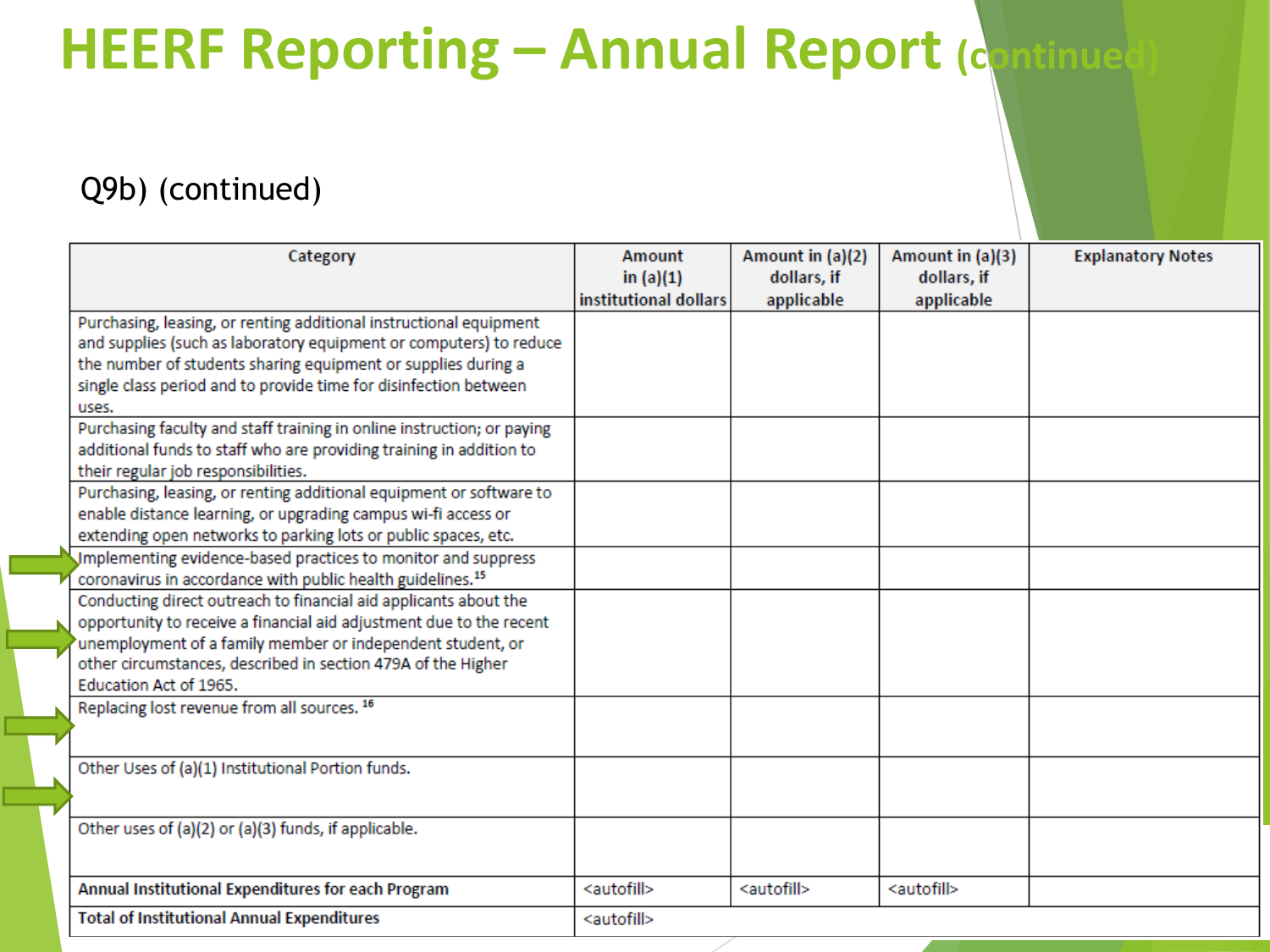- **New items include**  *(continued):*
- $\blacktriangleright$  Institutional expenditures Q9c
	- If reported \$\$ for lost revenue, complete this table indicating source of lost revenue

| <b>Source of Lost Revenue</b>                                                           | <b>Estimated Amount</b>                |
|-----------------------------------------------------------------------------------------|----------------------------------------|
| <b>Academic sources</b>                                                                 |                                        |
| Unpaid student accounts receivable or other student account debts (including tuition,   |                                        |
| fees, and institutional charges)                                                        |                                        |
| Room and board                                                                          |                                        |
| Enrollment declines, including reduced tuition, fees, and institutional charges         |                                        |
| Supported research                                                                      |                                        |
| Summer terms and camps                                                                  |                                        |
| Auxiliary services sources                                                              |                                        |
| Cancelled ancillary events                                                              |                                        |
| Disruption of food service                                                              |                                        |
| Dormitory services                                                                      |                                        |
| Childcare services                                                                      |                                        |
| Use of facilities or venues, including external events such as weddings, receptions, or |                                        |
| conferences (other than facilities associated with sectarian instruction or religious   |                                        |
| worship)                                                                                |                                        |
| Bookstore revenue                                                                       |                                        |
| Parking revenue                                                                         |                                        |
| Lease revenue                                                                           |                                        |
| Royalties                                                                               |                                        |
| Other operating revenue                                                                 |                                        |
| Total (a)(1) lost revenue funds                                                         | <autofill from="" q9b=""></autofill>   |
| Total (a)(2) lost revenue funds                                                         | <autofill from="" q9b=""></autofill>   |
| Total (a)(3) lost revenue funds                                                         | <autofill from="" q9b=""></autofill>   |
| <b>TOTAL LOST REVENUE HEERF</b>                                                         | <autofill from="" q9b="">18</autofill> |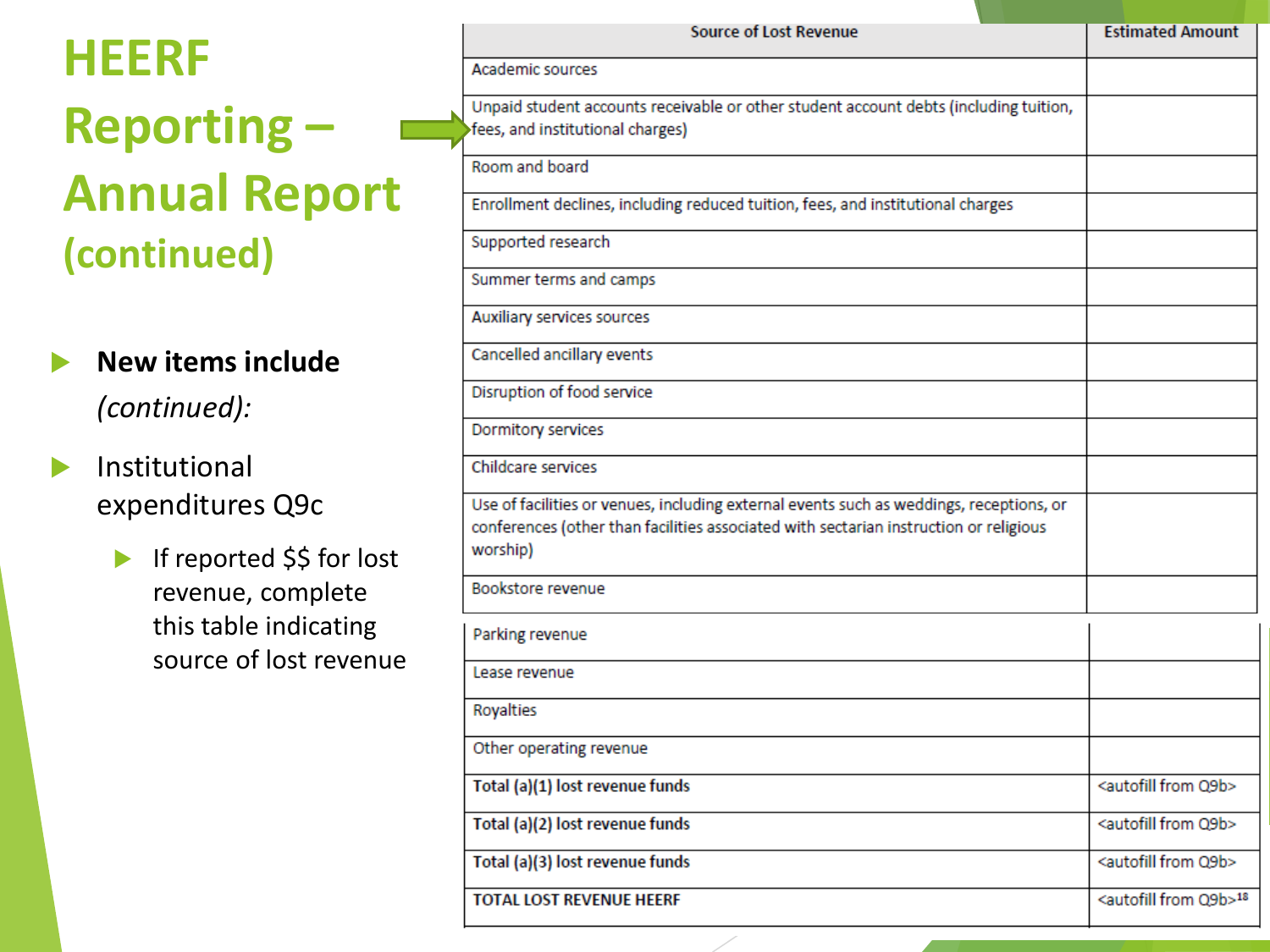#### **New items include** *(continued):*

- Q10 Tables for information on students at the institution using IPEDS categories/definitions
	- Reporting year (2021) Provide the unduplicated count of students who were enrolled at least once as a degree/certificate seeking student within the reporting period and their enrollment status at the end reporting period. The three statuses (completed, withdrawn, and still enrolled) need to add up to the total number of students enrolled.
	- ▶ Q10 b/c Also, tables for calendar year 2020 and 2019 data. These tables provides a historical comparison point for the current reporting period and since it is historical information it does not have to be updated on an annual basis.
	- The live annual report seems to indicate academic level is required to be reported for 2021, 2020 and 2019. Other information has \* and the Institutions can submit responses in the early 2023 data collection process (this differed from draft clean copy of annual report)
- Q11 Provide the number of full-time equivalent (FTE) positions as of the listed reporting dates by IPEDS categories (now includes instructional and non instructional, and is as of November vs. last year was as of September)
	- May want to consider how student workers (including graduate student teaching assistants) are considered for other reporting (IPEDS, PPP loans, etc.) – and document in preparation/review notes what the Institution decided
- Q12 Did your institution receive approval from your primary accreditor to offer distance education after the start of the national emergency?

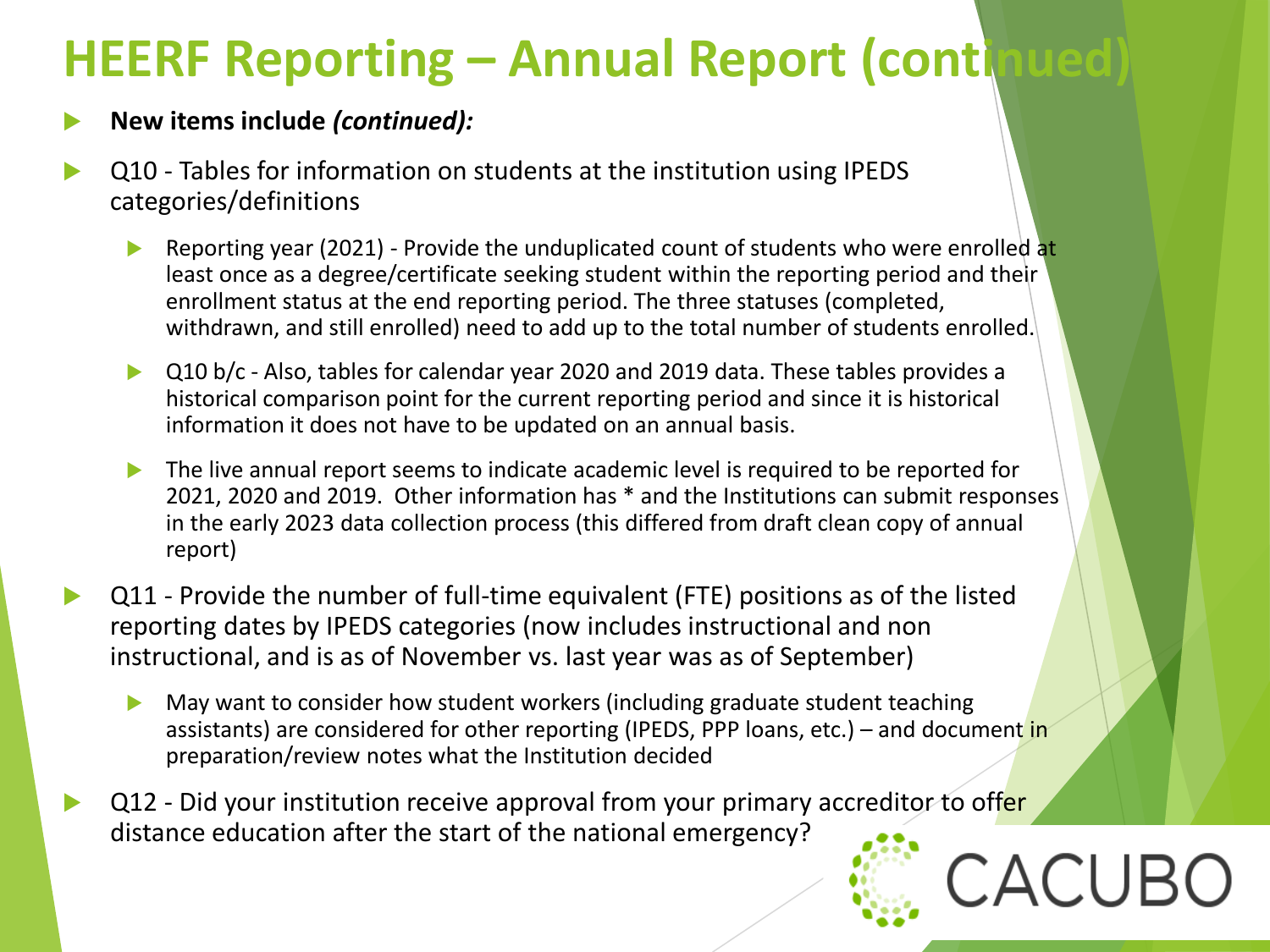#### **Tips & Tricks:**

- Be sure to read the footnotes and tickmarks on the annual report (and quarterly reports) that ED has included – these often clarify questions.
- Much of the new information is using IPEDS categories and definitions –<br>therefore:
	- Ensure you use those definitions (i.e., 'full time' as defined by IPEDS as it may differ from how your institution defines it, and 'graduates' are students enrolled in graduate programs)
	- Recommend involving the person(s) at the institution that does the normal IPEDS surveys reporting each year as they can assist and make sure the information reported will align and not conflict with other IPEDS surveys
	- May have some IPEDS disconnect on questions (i.e., some question ask for degree seeking and others don't) - again we recommend institutions document internally about the data they put in the annual report in case questions arise from ED
- $\triangleright$  Reminder if you are reporting funds applied directly to a student's account balance (Q8a)) then Institutions should have obtained prior student authorization
- Report only expenses for the year, and the amounts reported for each period should agree to the draws in G5 for the year. *NOTE: We have seen institutions getting comments back from ED when quarterly reporting amounts reported do not align to G5 draws so this could come up for annual reporting as well*
- Ensure that the total number of students and HEERF grants paid, and also lost revenue, are consistent within the various questions/tables requesting this information
- Use the "business rules" that is available to help resolve errors on the annual report CACUB
- Keep documentation handy as you compile your annual report. Save it for the reviewer, your auditor, and ED if requested.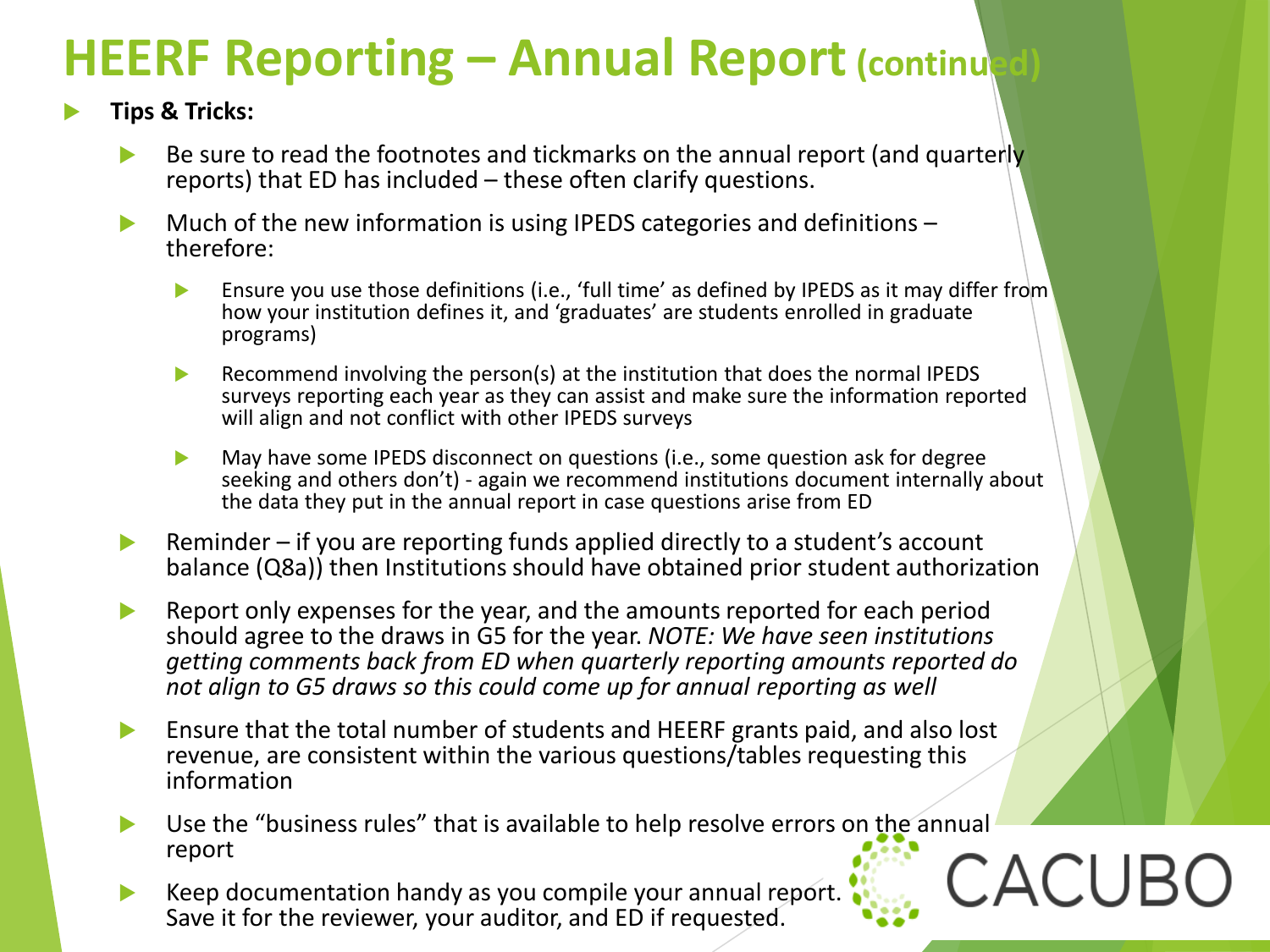# **Second Polling Question**

**After going through the annual report, I now have:**

- 1. No questions.
- 2. So many questions!
- 3. Anxiety! I need to start looking at the annual report

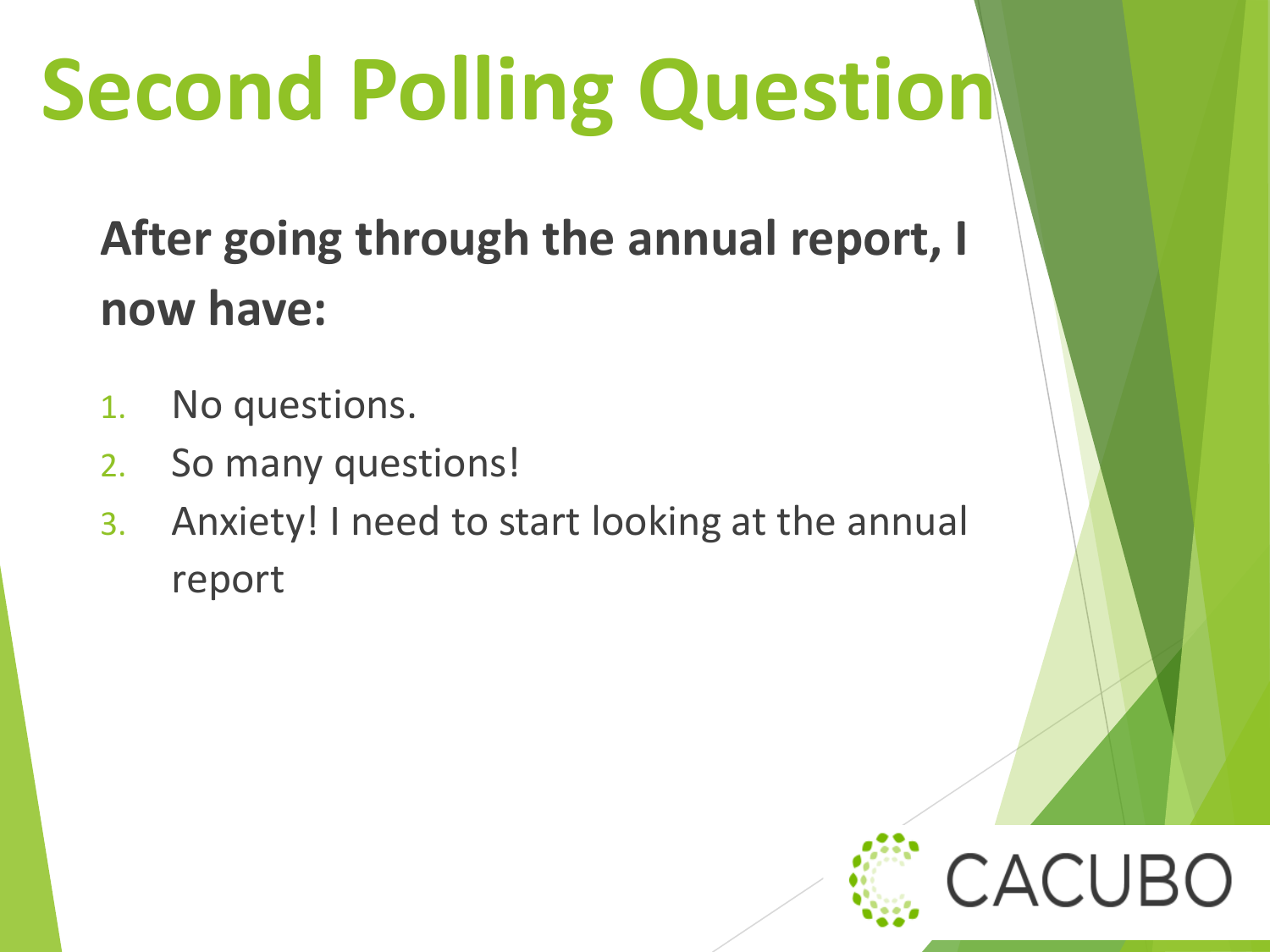### **DQ&A on Annual reporting**

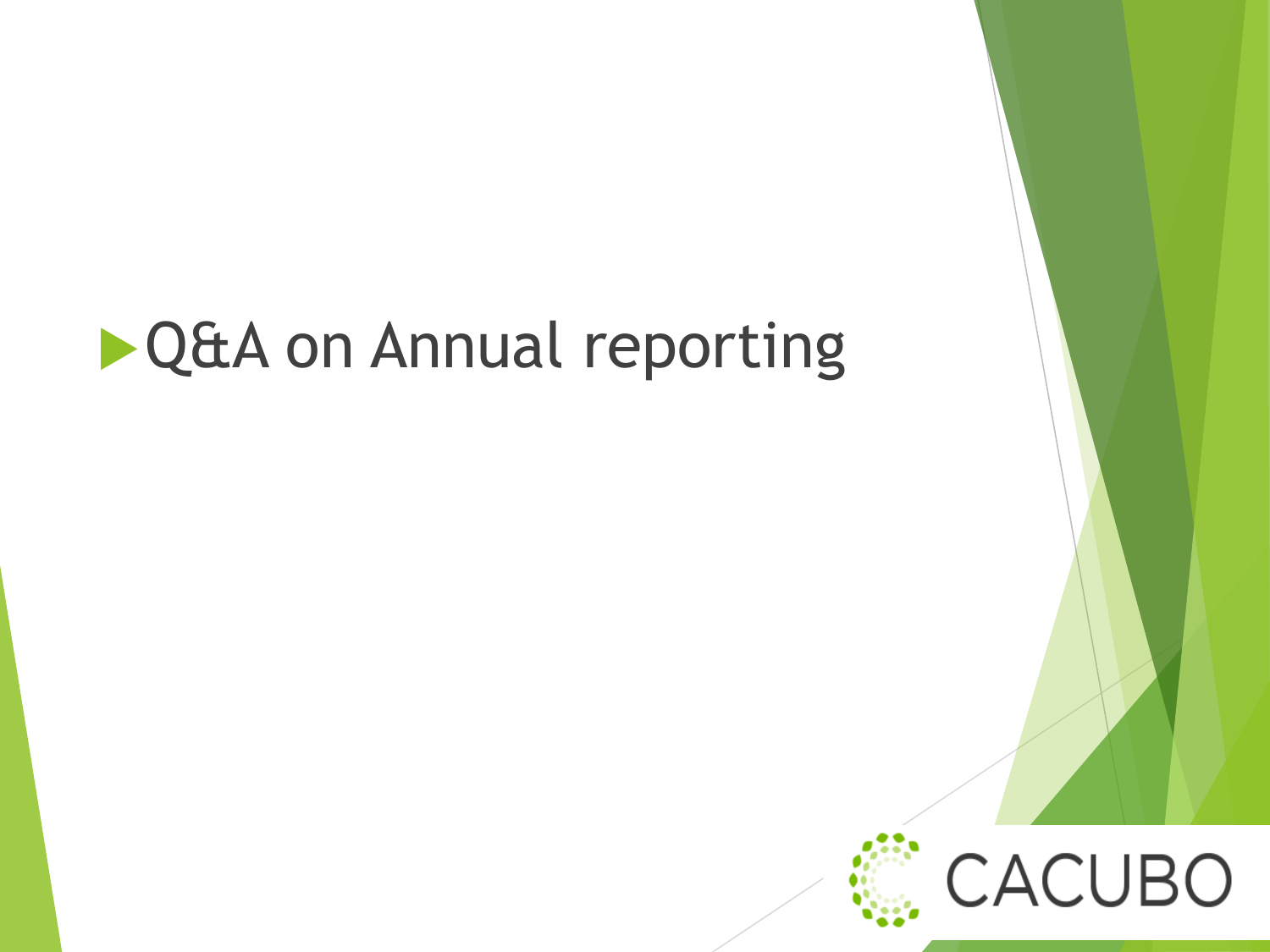### Grant Closeout Process

- $\triangleright$  [ARP FAQ #51](https://www2.ed.gov/about/offices/list/ope/arpfaq.pdf?utm_content=) My institution has expended all the funds associated with one of its HEERF grants and is preparing to close out this grant. What must we do?
- Institutions that are winding down their HEERF grants must do the following to comply with the close out requirements
	- ▶ Contact the ED Program Contact listed in Box 3 of your GAN.
	- Ensure that they have liquidated remaining funds for expenditures incurred during the grant period of performance. Per recent changes to the Uniform Guidance, institutions now have 120 calendar days to liquidate all financial obligations incurred under the award after the period of performance.
	- **Ensure that all quarterly reporting is properly publicly posted online and** submitted to the Department as required by the HEERF Quarterly Reporting requirements (please see Question 36). Additionally, public quarterly reports should remain online for a period of at least three years after the submission of the last quarterly or annual performance report.
	- $\triangleright$  Submit the annual performance report covering the last period of grant performance when the Department opens the system for annual performance reporting *(as noted earlier in the slides, the 2021 annual reporting is due by May 6, 2022)*.
	- Maintain all grant financial records, supporting documents, statistical records, and all other entity records pertinent to the HEERF grant award for a period of three years from the date of submission of the last quarterly or annual performance report

CACUBC

 Submit all required audits as described in Question 38 and the Department's [HEERF Grant Program Auditing Requirements Letter](https://www2.ed.gov/about/offices/list/ope/heerfauditletter.pdf) (issued on March 8, 2021).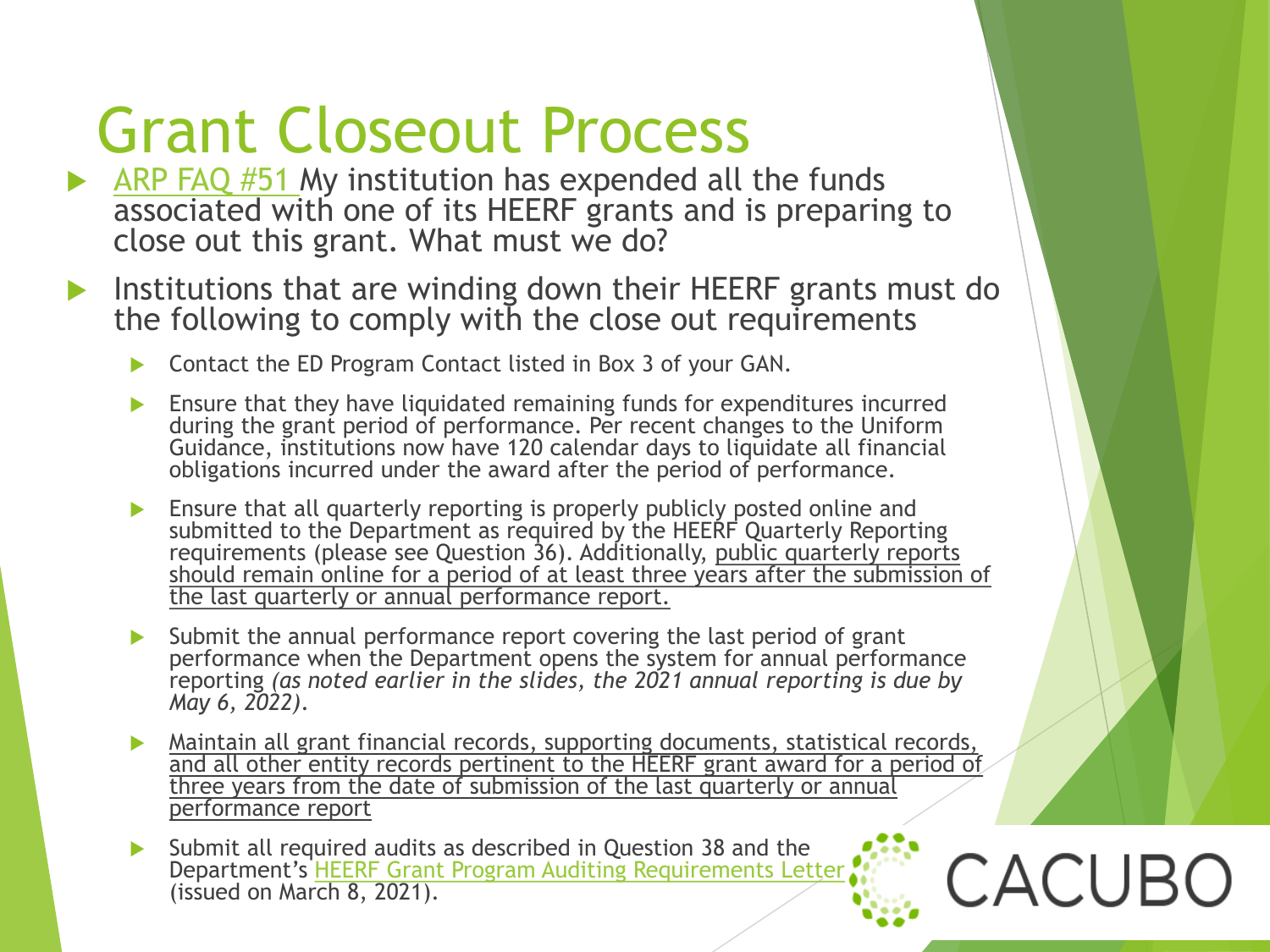### Grant Closeout Process (continued)

- Institutional reporting final report
	- When your institution has expended and liquidated all  $(a)(1)$ , (a)(2), and (a)(3) institutional funding from HEERF I, II, and III, you should check the final report box. Once you have checked this box and submitted the report, you do not need to complete any other quarterly reports. You still need to complete the annual report.

ACUBO: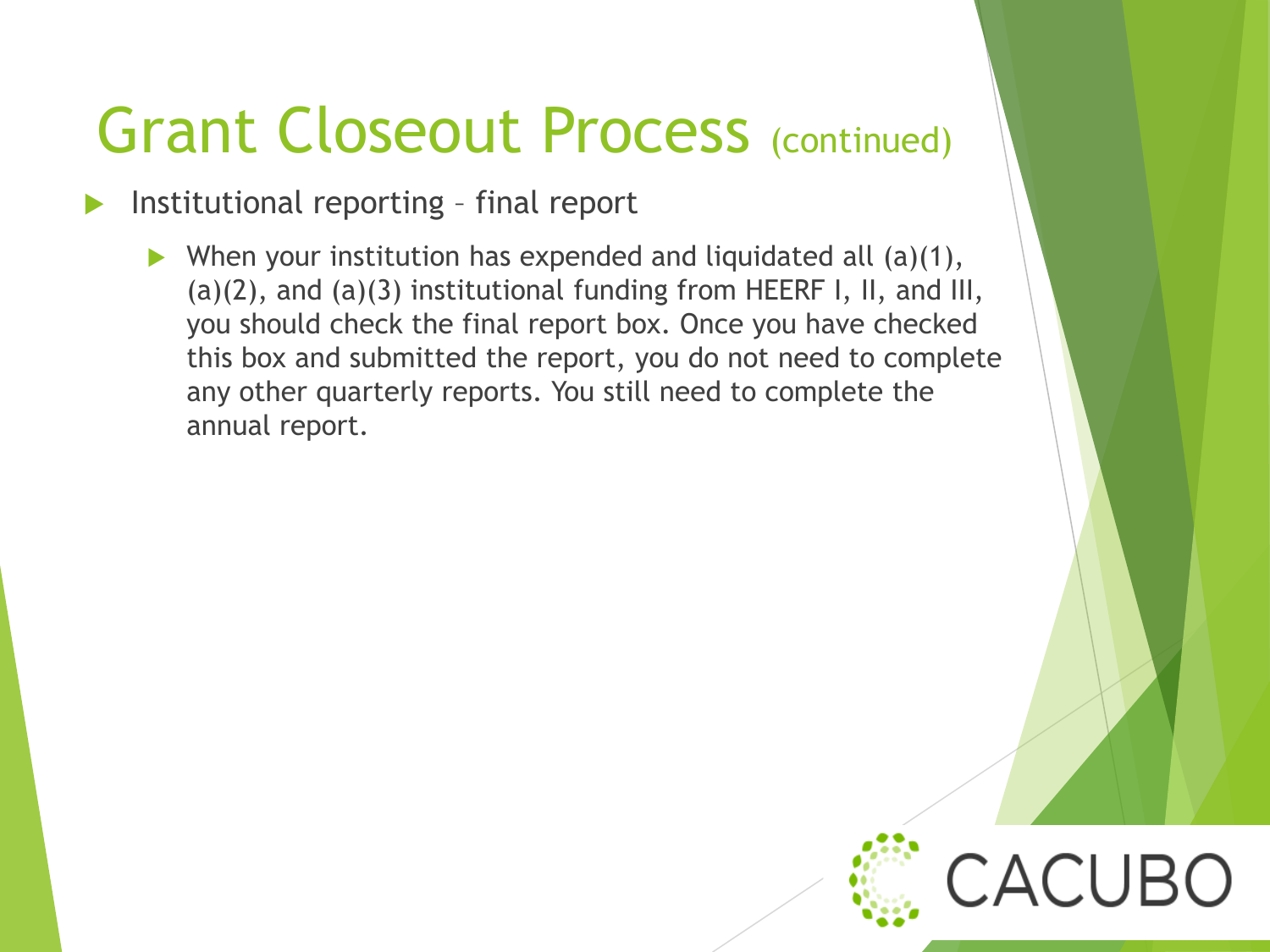# **Third Polling Question**

### **Has your Institution used all of the HEERF grant funds?**

- 1. Yes, and we have completed the close out
- 2. Yes, but still need to do the close out
- 3. No

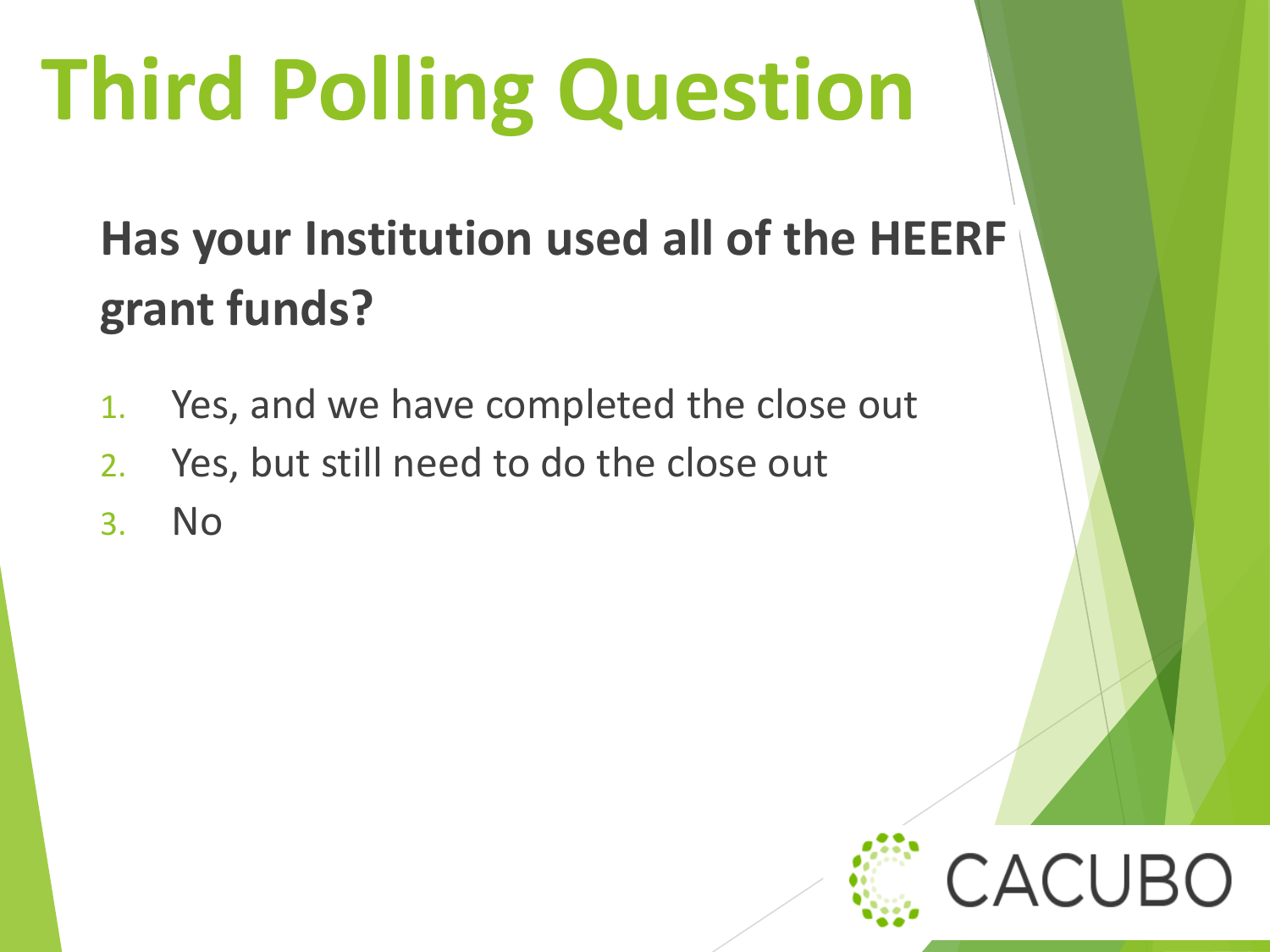#### **Quarterly Reports**

- In 2021, ED confirmed that institutions were required to post quarterly reports for HEERF II and III funds to their websites by the 10<sup>th</sup> day following the end of each calendar quarter, as had been that case for HEERF I funds:
	- ▶ [Quarterly Institutional Public Reporting Form](https://www2.ed.gov/about/offices/list/ope/opeidheerfq32021101021.pdf) (was updated September 21, 2021), and
	- ▶ [Quarterly Student Public Reports](https://www.federalregister.gov/documents/2021/05/13/2021-10196/notice-of-public-posting-requirement-of-grant-information-for-higher-education-emergency-relief-fund) (notice May 13, 2021, no form, requirement is "in a format and location that is easily accessible to the public")
	- ED also encourages Institutions to provide a PDF copy and links to HEERFReporting@ed.gov and copy your Program Specialist.
- Institutions must post their two separate reports (institutional and student) for each quarter until they expend all HEERF grant funds
	- $\triangleright$  including the quarterly reports from previous quarters if not already posted on the institution's website
- *Can quarterly reports be cumulative across multiple HEERF funds? That is, can one quarterly report be posted that includes cumulative HEERF I, II, and III funds in the same report?*

CACUBO

▶ Quarterly reports can be cumulative (include HEERF I, II and III) but only report amounts expended for the quarter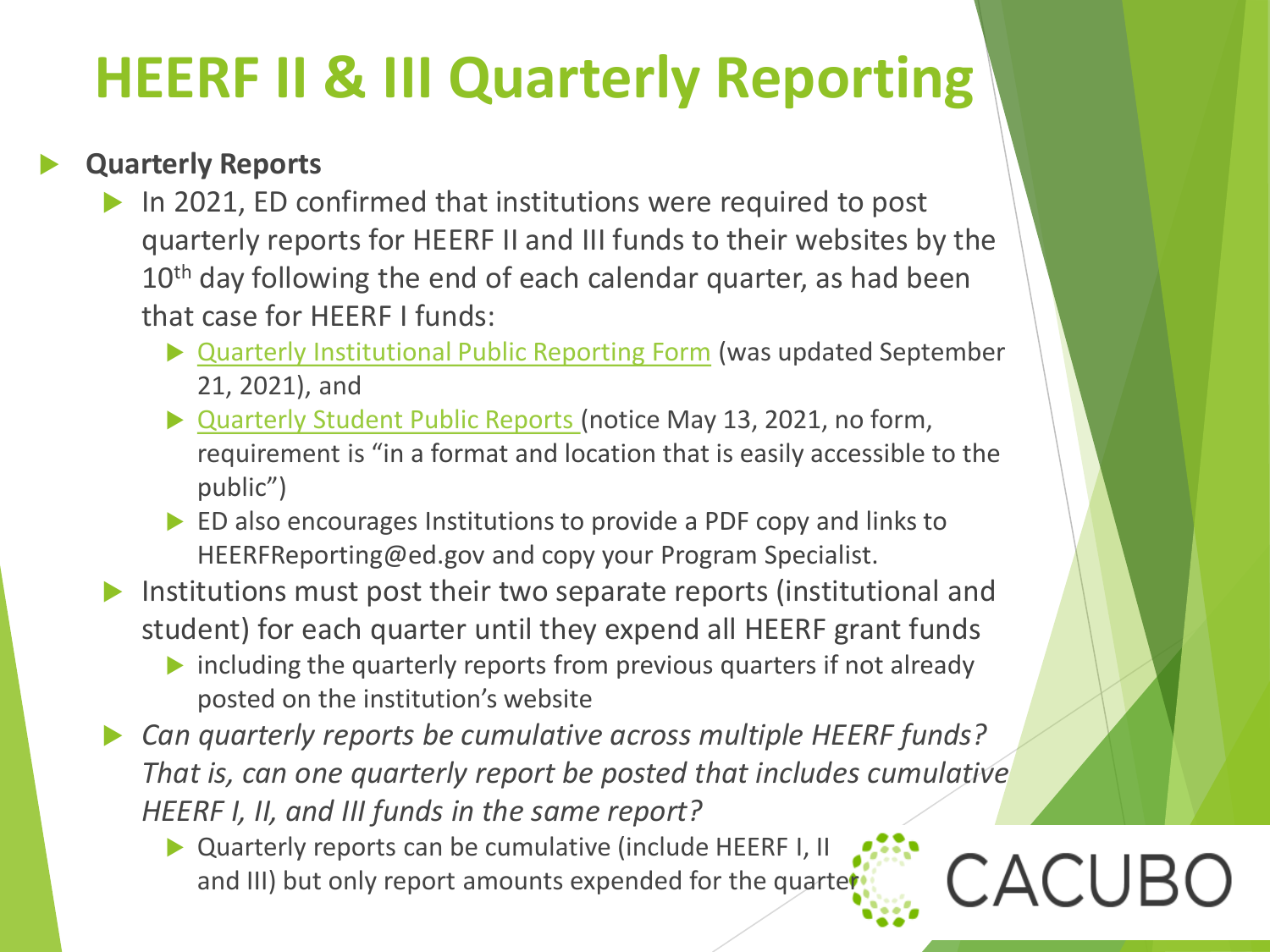#### **Quarterly Reporting Tips – [posted by ED in November 2021](https://www2.ed.gov/about/offices/list/ope/heerfreportingtips.pdf)**

- *Do I need to report if I didn't spend any funds this quarter?*
	- ▶ Yes. Even if your institution has not drawn down or disbursed any funds, you are still required to post a report for that quarter
- *If we find a mistake in our reports, can we revise our submissions?*
	- ▶ Yes. Institutions may revise their quarterly reports. Any changes or updates after initial posting must be conspicuously noted and the date of the change must be noted in the "Date of Report" line. Institutions must post the revised report to your website.
- *When do we check "final report"? Do we need to submit any additional quarterly reports?*
	- $\triangleright$  When your institution has expended and liquidated all (a)(1), (a)(2), and (a)(3) institutional funding from HEERF I, II, and III, you should check the final report box.
	- ▶ Once you have checked this box and submitted the report, you do not need to complete any other quarterly reports. You still need to complete the annual report.

ACUF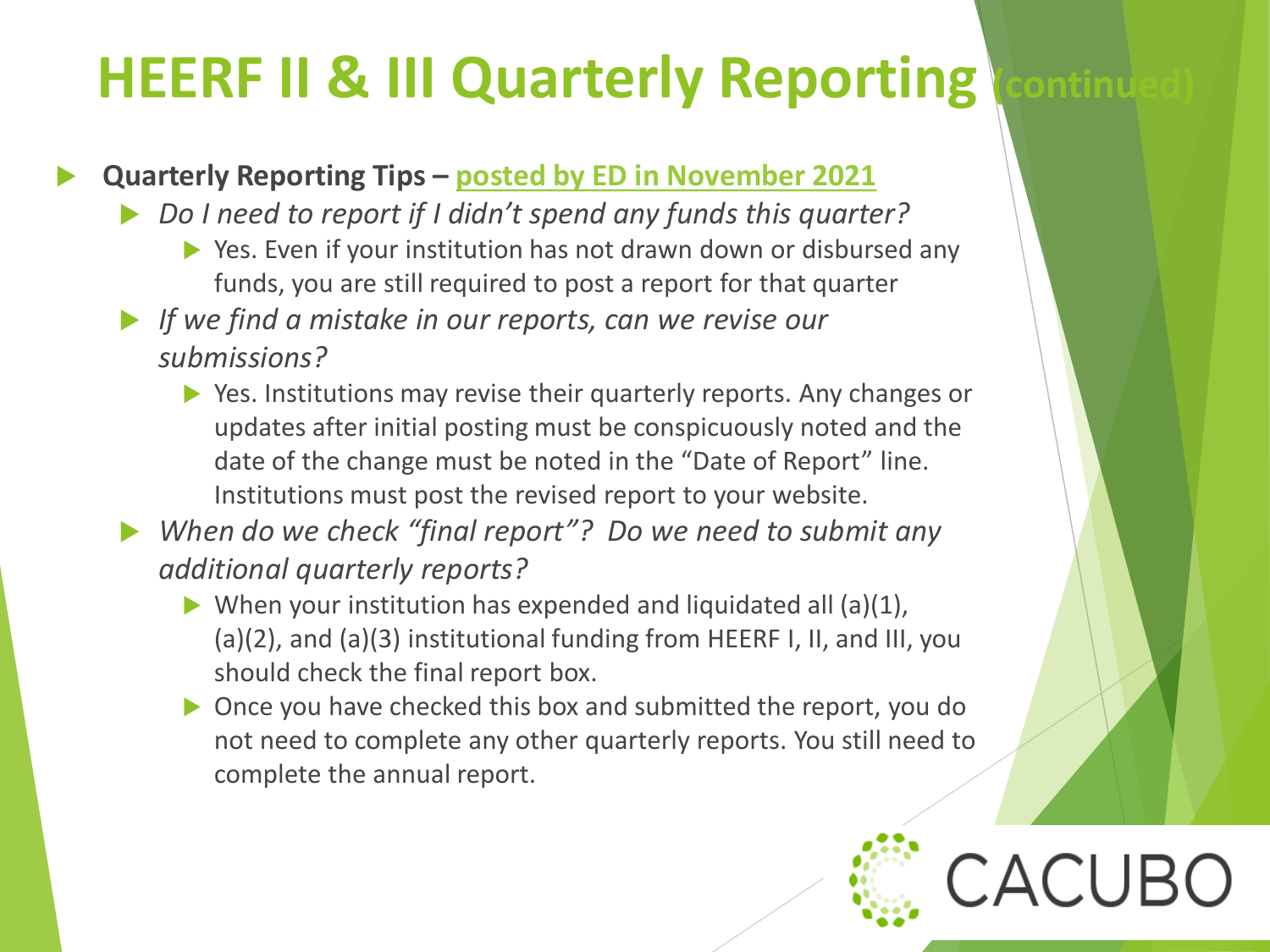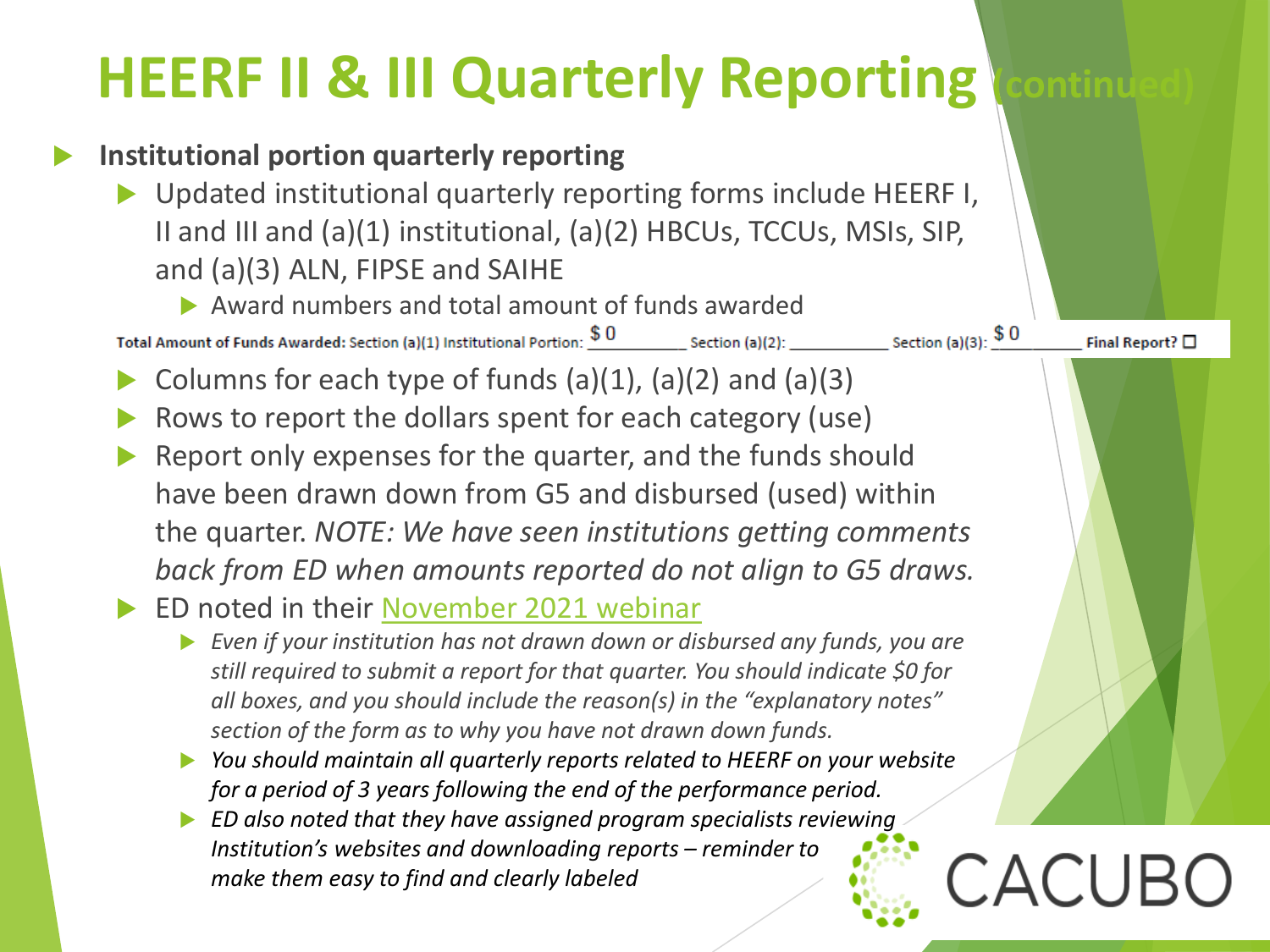#### **Student portion reporting**

- No form, post on institution's website
- Reminder to include all 7 required elements
	- An acknowledgement that the institution signed and returned to the Department the Certification and Agreement and the assurance that the institution has used the applicable amount of funds designated under the CRRSAA and ARP (a)(1) and (a)(4) programs to provide Emergency Financial Aid Grants to Students.
	- $\triangleright$  Total amount of funds that the institution will receive or has received from the Department pursuant to the institution's Certification and Agreement for Emergency Financial Aid Grants
	- ▶ Total amount of Emergency Financial Aid Grants distributed to students as of the date of submission (i.e., as of the initial report and every calendar quarter thereafter).
	- Estimated total number of students at the institution that are eligible to receive Emergency Grants.
	- Total number of students who have received an Emergency Grant.
	- $\triangleright$  Documentation on the method(s) used by the institution to determine which students receive Emergency Grants and how much they received.

CACUR

Any instructions, directions, or guidance provided by the institution to students concerning the Emergency Grants.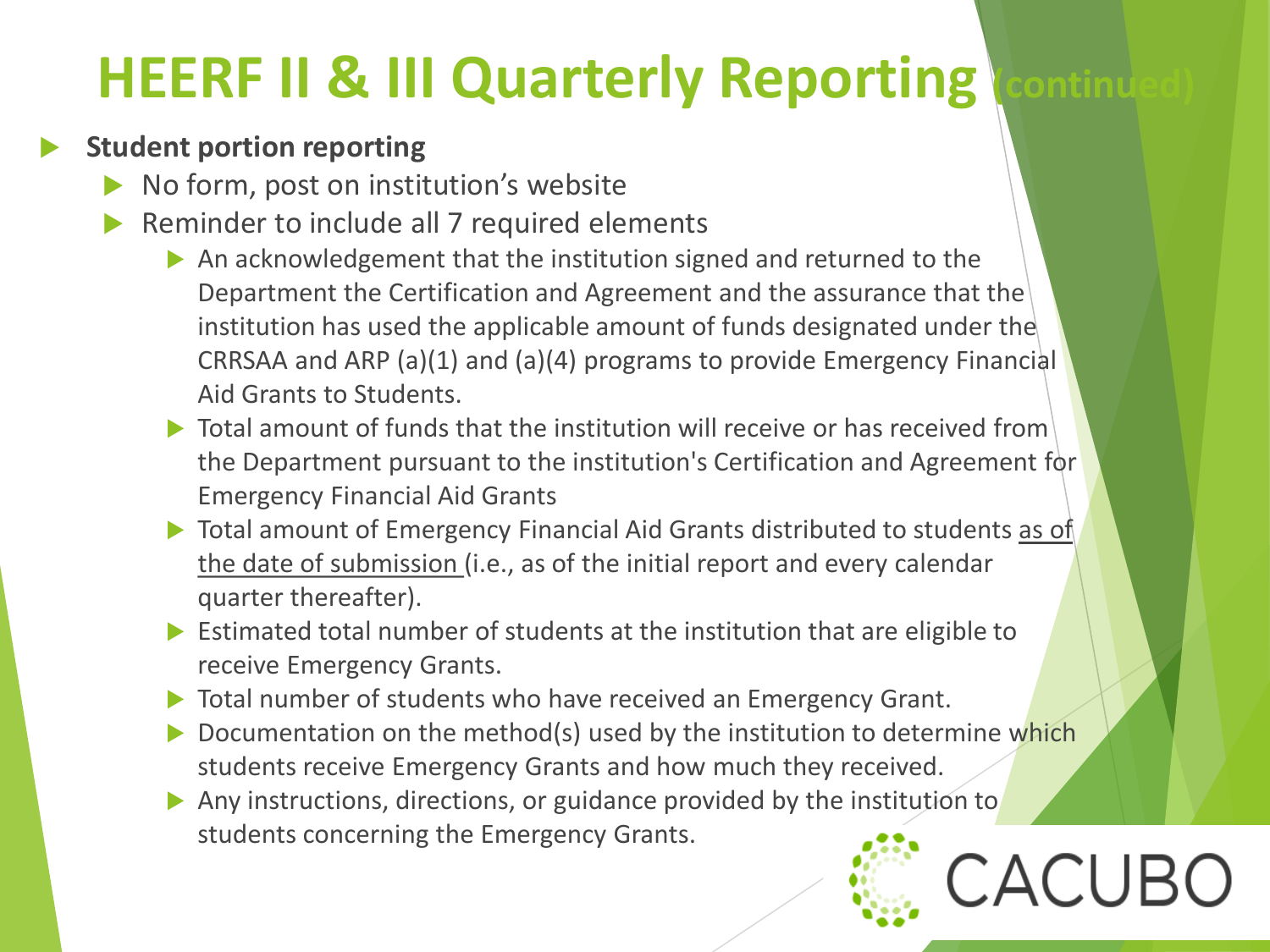#### **Student portion reporting (continued)**

The Department of Education quarterly reporting webinar from November 2021 included the following fictitious report that they noted meets all the requirements

#### The Federal Emergency Grants for Fall 2021

The Department of Education University (DOEU) was signed & returned a Certification & Agreement with the Department of Education to accept allocated funds from the American Rescue Plan (ARP), Public Law 117-2. The ARP established and funded the Higher Education Emergency Relief Fund III (HEERF III) to provide emergency financial aid grants. These critical funds help eligible DOEU students cover expenses related to unanticipated travel, additional technology requirements, or other needs related to an emergency situation.

#### **Federal Emergency Aid Grant Reporting:**

As of June 10, 2021, the DOEU received \$43,290,168 for students to fund the Federal Emergency Financial Aid Grants. The estimated total number of students potentially eligible to be considered to receive Emergency Financial Aid Grants in quarter 3 was 50,201. As of October 6, 2021, \$29.127.239.16 in HEER funds has been disbursed to 30.983 unduplicated students.

Information on the https://www.doeu.edu/heerf/student

#### Federal Emergency Aid Grant Criteria and Eligibility:

- . DOEU initially made federal HEERF III funds available to undergraduate, graduate and professional, online, non-degree, and withdrawn students that had submitted a FAFSA. For these students, grant awards were tiered based on the student's EFC. Students received an email with the link to the Federal Emergency Aid Certification Form that had to be completed.
- . Federal HEERF III funds were then made available through an online Federal Emergency Aid Application to the following groups of students:
	- **DOEU** enrolled students who have not submitted a FAFSA.
	- o International students, and
	- **DACA** students

These students must have completed an online Federal Emergency Aid Grant Application to be considered for an award. Award amounts were based on emergency costs that arise due to coronavirus or eligible expenses under a student's cost of attendance, such as food, housing, course materials, technology, health care, and childcare. Students must provide documentation of the amounts of these expenses to be considered for the additional funding. This request can include expenses incurred back to March of 2020 if not already reimbursed in a previous award. The maximum award amount was \$1000.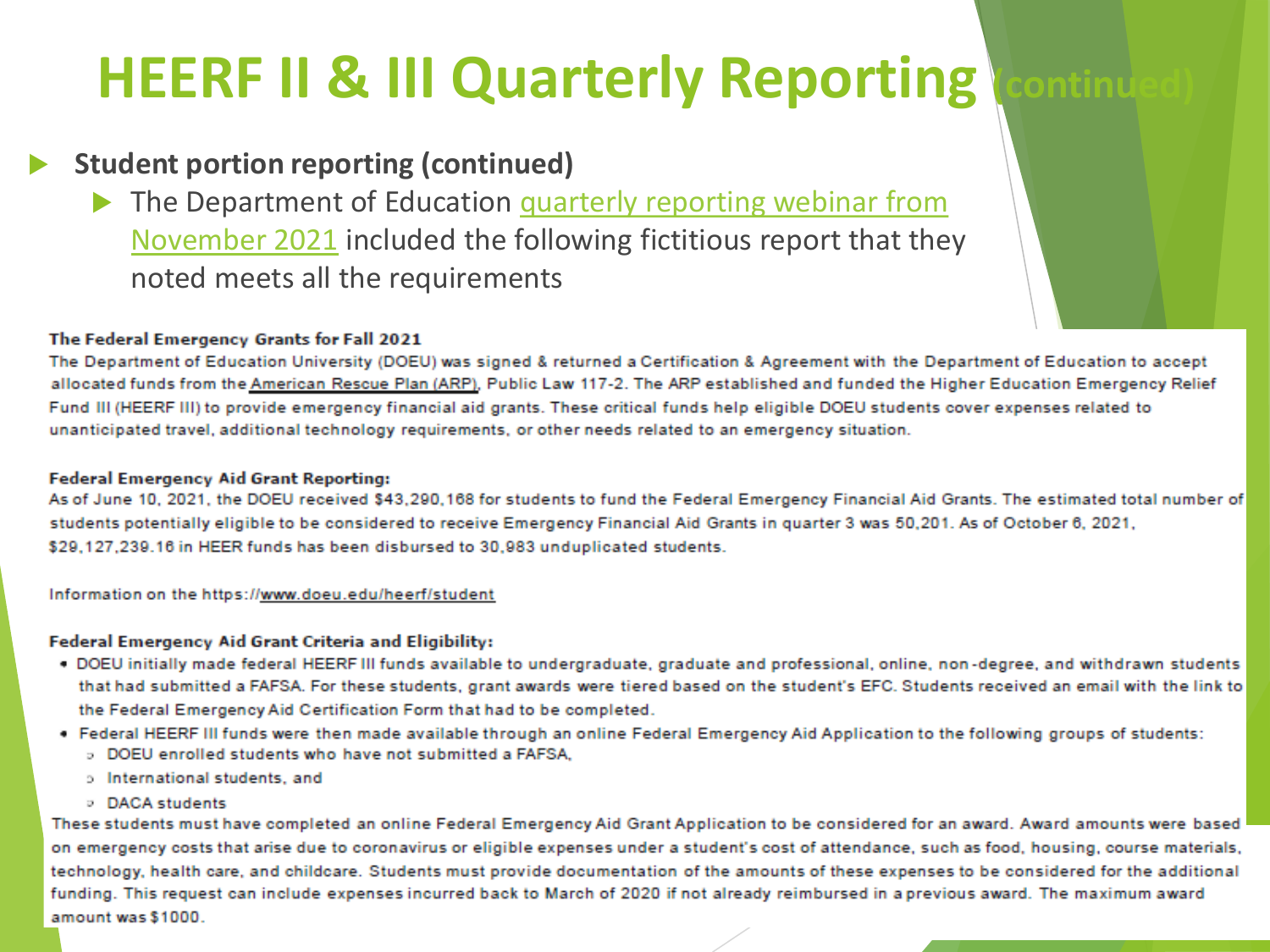### **Lessons Learned and Reminders**

What auditors are seeing as potential findings

- Reminder to include and document usage of the two new required uses for the HEERF III institutional portion
- ▶ Other reminders from ED's FAQs

What should we know/keep for audits

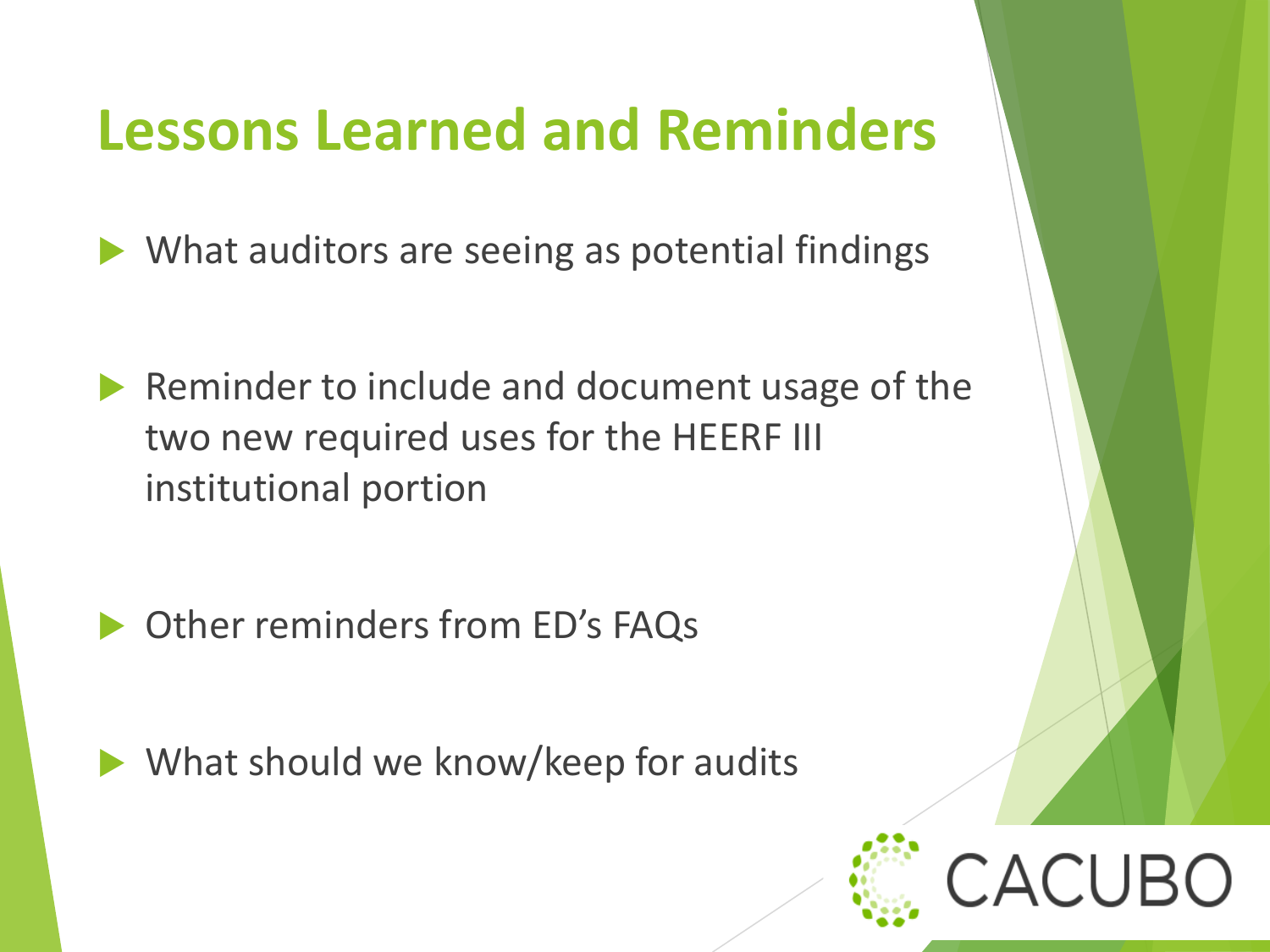### **What auditors are seeing as potential findings**

- Institutions not keeping support showing when quarterly reports were posted to the website to show they were timely
	- If revising quarterly reports, not keeping both the original and revised reports and support for when posted to the website
- Missing quarterly institutional or student reports from websites (*ED's presentation/FAQs speak to keeping all historical reports posted*)
	- Quarterly reports still required even if no expenditures in that quarter (ED FAQs/Reporting Tips - <https://covid-relief-data.ed.gov/grantee-help/heerf/faq>
- ▶ Data in the annual and quarterly reports that does not agree back to G5 and/or supporting documentation (*i.e., listing of student grants or expenses, etc.*)
- Not having a review process in place for reports (*should have a preparer and reviewer, evidence of review is always good to save*)
- (a)(1) Institutional or (a)(2) or (a)(3) portion funds used for expenses and then procurement requirements not met (quote/bid requirements, checking for suspension/disbarment before contracting, etc.)

:ACUBC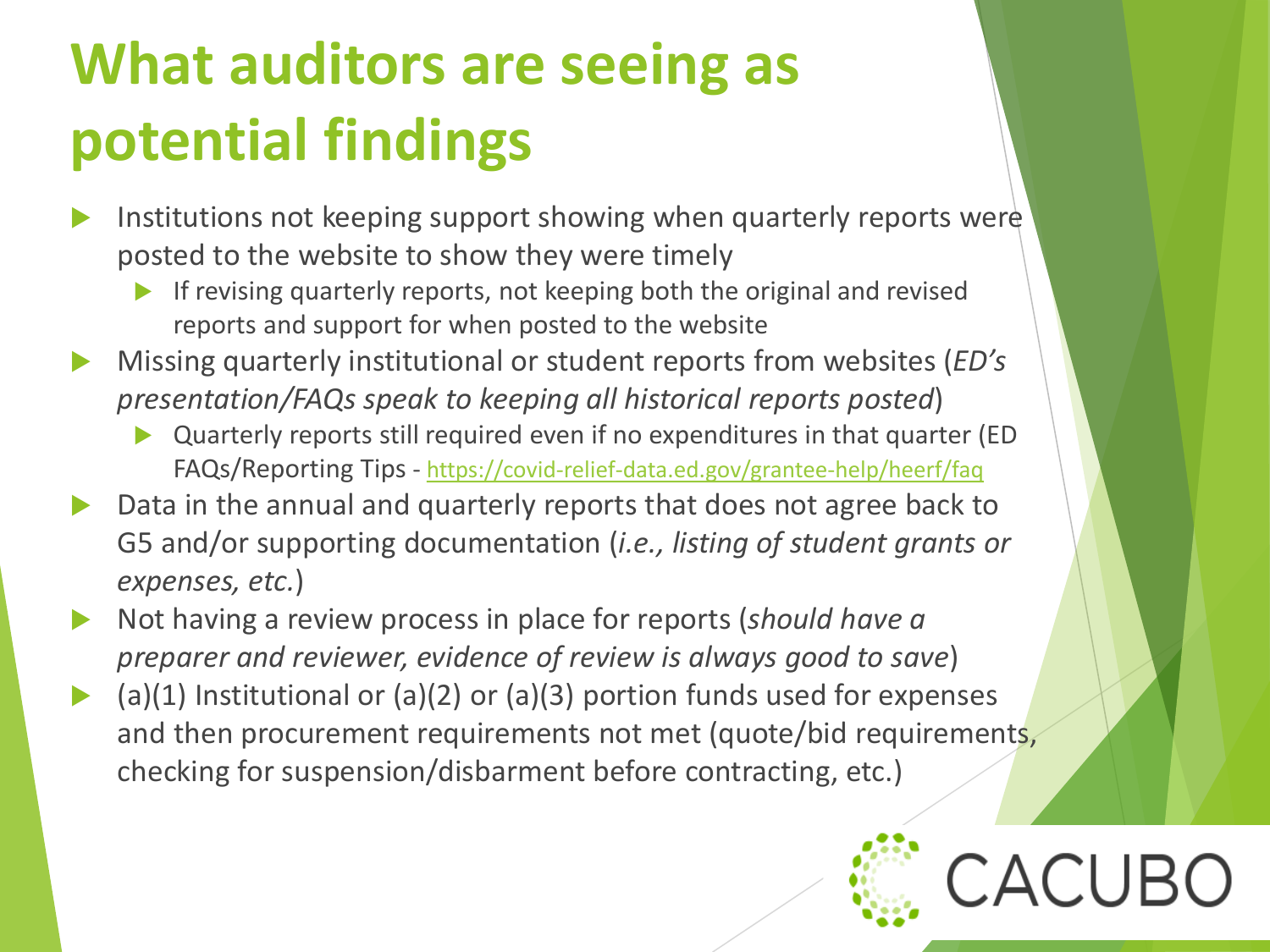### **Reminder on Two Required Uses for the HEERF III Institutional Portion**

- Any institution that receives an ARP (a)(1) Institutional Portion award (both supplemental awards and new awards) or ARP (a)(2) or (a)(3) award must implement the two required activities (below) as part of the implementation of its HEERF III grant, provided it has not allocated its entire institutional portion to emergency financial aid grants for students.
	- **Conduct direct outreach to financial aid applicants**
	- $\blacktriangleright$  Practices to monitor and suppress coronavirus
- Must use a "portion" of funds no specific threshold set
- Institutions should document how they implemented these two required activities
	- ▶ (1) the strategies used to monitor and suppress COVID-19, (2) the evidence to support those strategies, (3) how those strategies were in accordance with public health guidelines, (4) the manner and extent of the direct outreach the institution conducted to financial aid applicants, and (5) how the amount of the HEERF grant spent on these two required activities was reasonable and necessary given the unique needs and circumstances of the institution

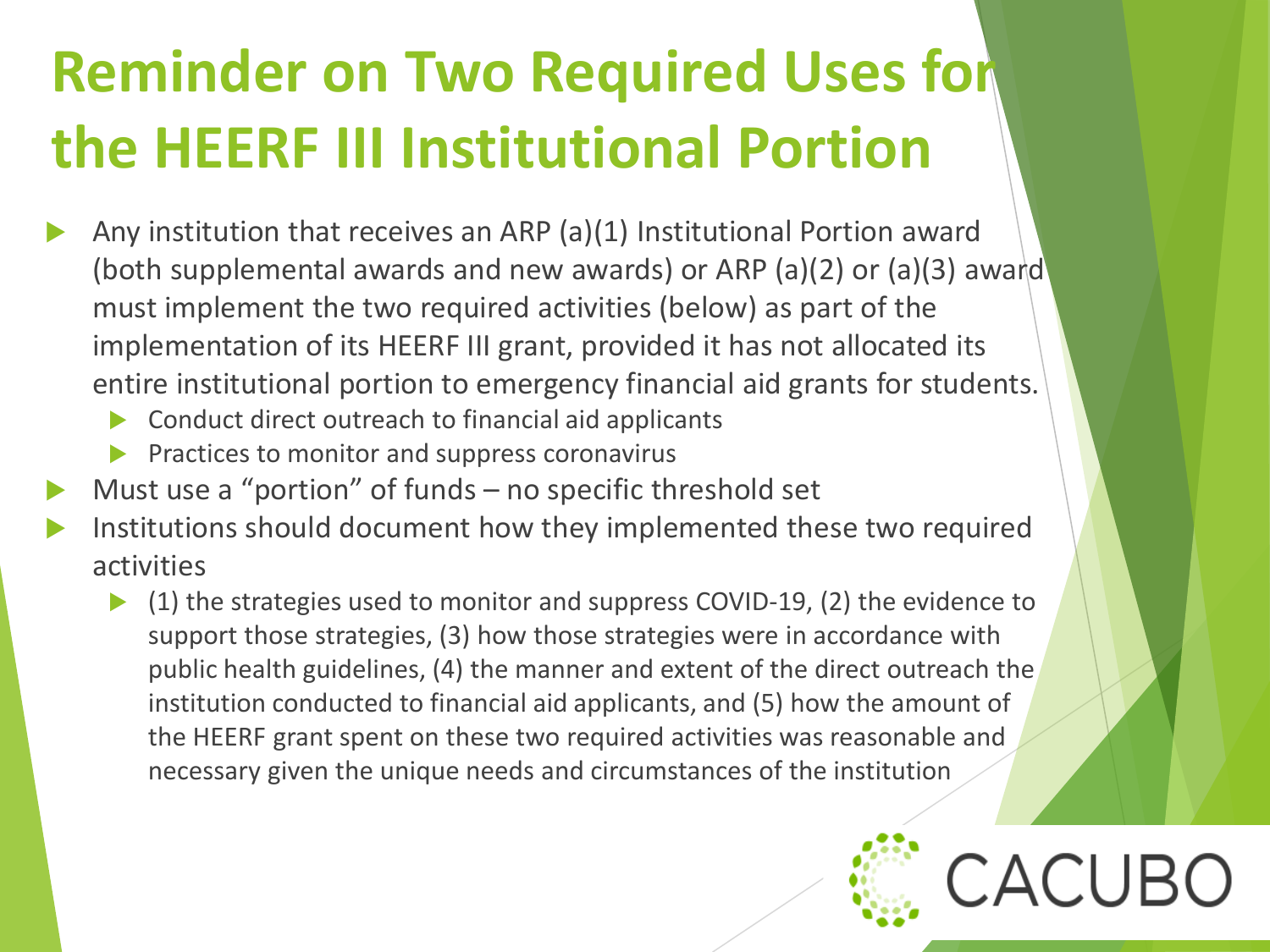### **Reminder on Two Required Uses for the HEERF III Institutional Portion (continued)**

- Direct outreach to financial aid applicants could include, but is not limited to, any of the following:
	- Email to students who receive financial aid,
	- Mail to students who receive financial aid,
	- Phone or voice communication,
	- Webinar invitations, and
	- In-person interviews or meetings

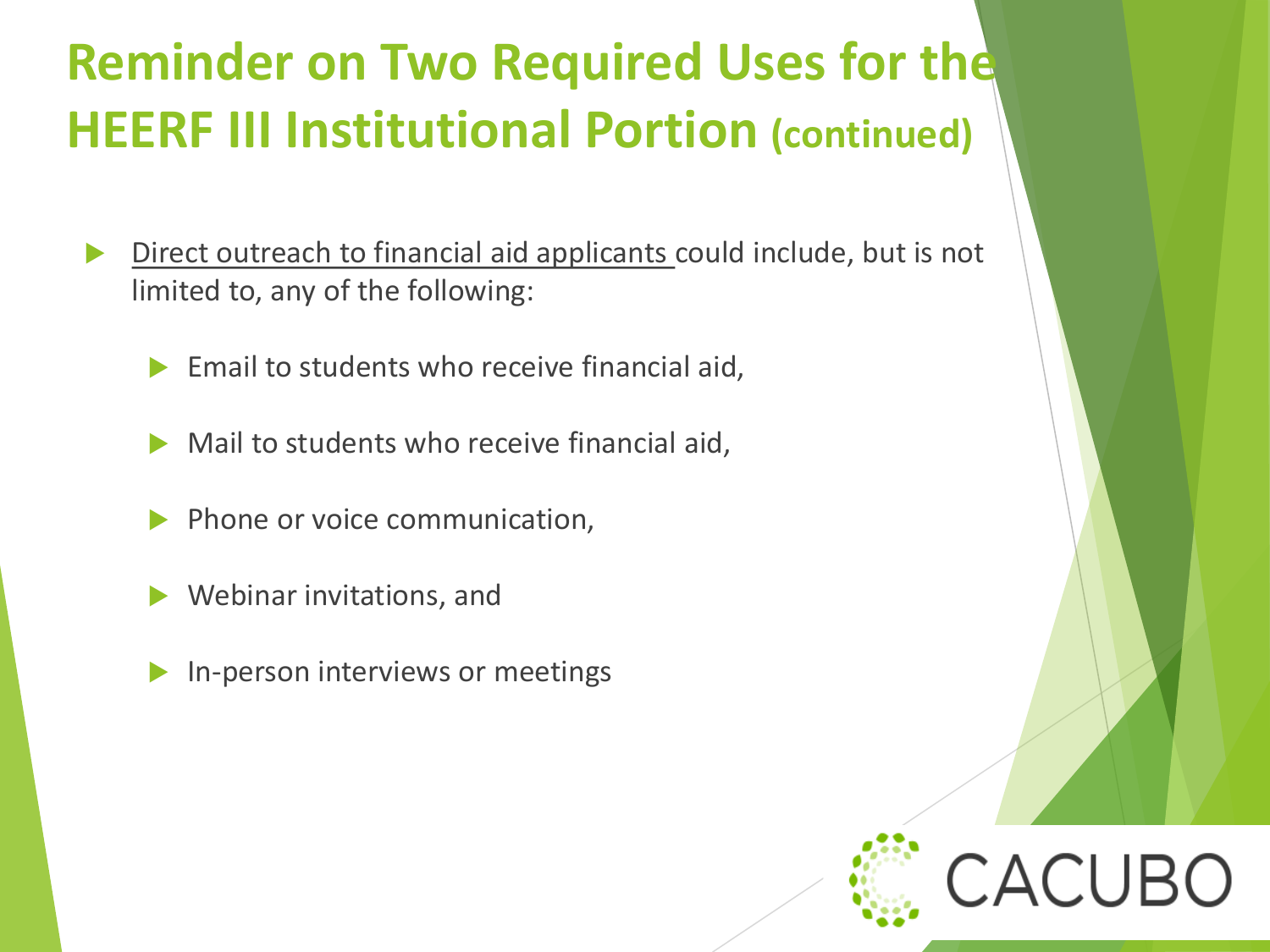### **Reminder on Two Required Uses for the HEERF III Institutional Portion (continued)**

- Practices to monitor and suppress Coronavirus
- *Covid-19 mitigation -* According to a recent survey of college presidents conducted by the American Council on Education, nearly 90 percent of institutions used HEERF to:
	- Purchase COVID-19 tests
	- Conduct health screening
	- Meet other urgent health needs
	- Implement testing and contact tracing
	- Purchase PPE, HVAC, and other ventilation system improvements to prevent the spread of COVID-19
	- Provide vaccine clinics and incentives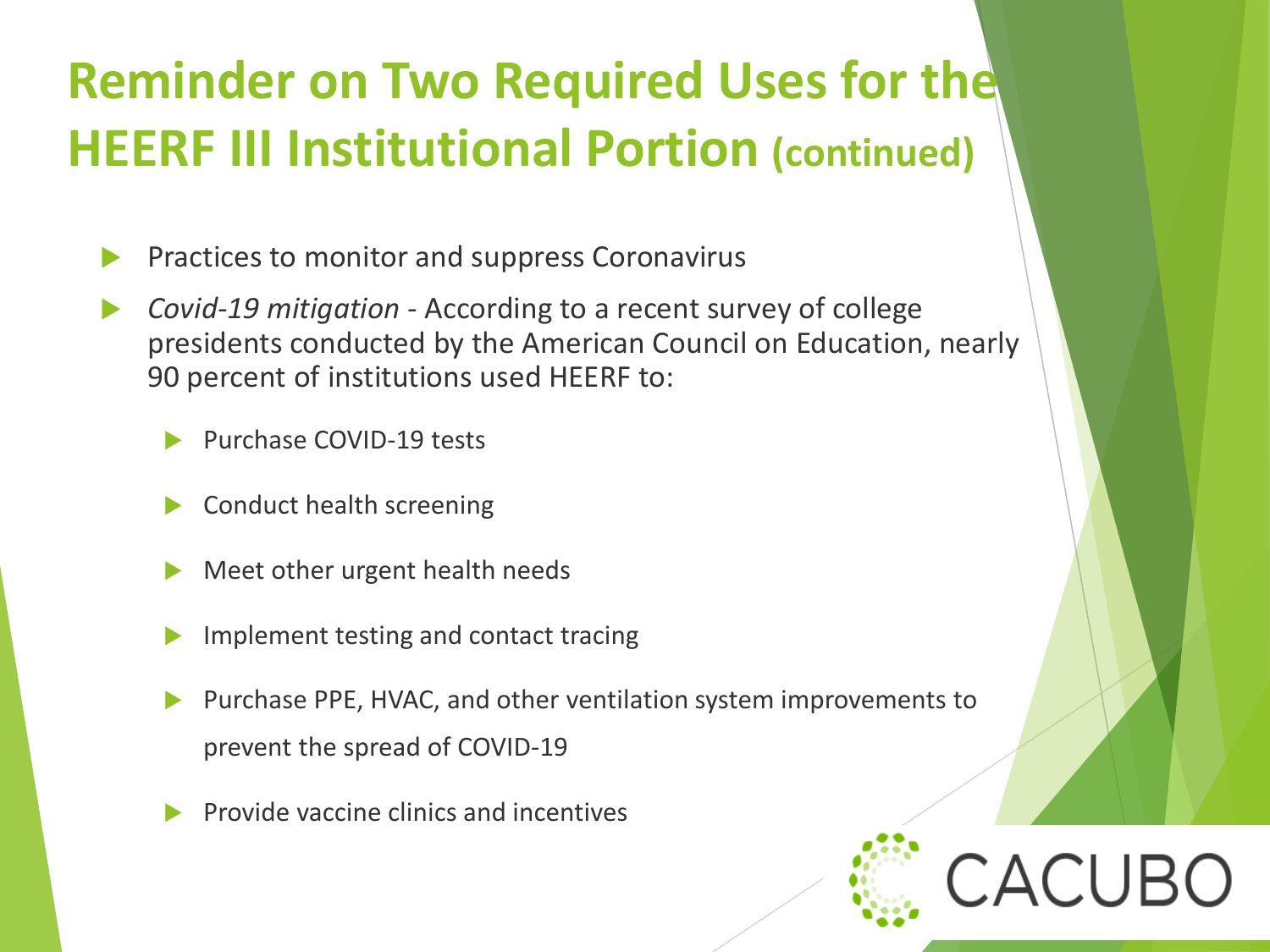### **Other Reminders from ED's FAQs**

[ED's FAQs](https://www2.ed.gov/about/offices/list/ope/arpfaq.pdf?utm_content=) [\(https://covid-relief-data.ed.gov/grantee-help/heerf/faq\)](https://covid-relief-data.ed.gov/grantee-help/heerf/faq)

- Use funds within the specified time frames after drawing down from G5
	- Emergency grants to students used within fifteen calendar days
	- Institutional portion funds used within three calendar days
- Institutions generally must expend their HEERF grant funds within one year from the date when the Department processed the most recent obligation of funds for each specific grant.
	- Institutions that received a supplemental award under ARP have one year to spend all remaining CRRSAA, CARES, and new ARP funds for each grant from the date their ARP supplemental award is made. The specific period of performance will be indicated in Box 6 of your institution's GAN.
	- ▶ No-cost extensions (NCEs) of up to 12 months are available. NCEs extend a grant's period of performance. NCEs may not be exercised merely for the purpose of using unobligated balances
	- NEW On, April 4, 2022, ED provided an automatic extension for all open HEERF grants with a balance greater than \$1,000 through June 30, 2023
		- https://www.federalregister.gov/documents/2022/04/04/2022-07053/notice-of-automaticextension-of-performance-period-for-all-open-grants-issued-under-the-higher

ACUBO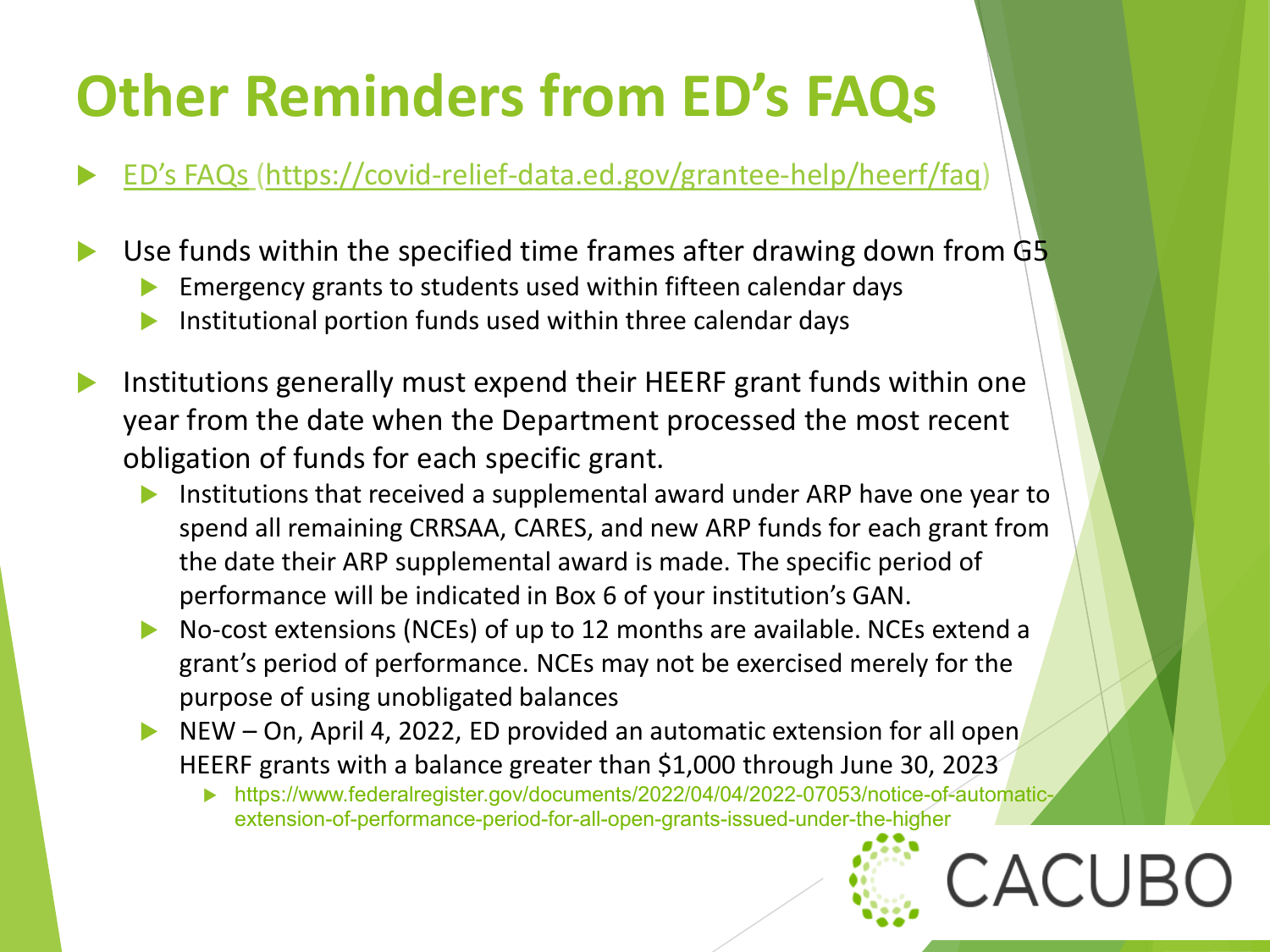### What Should We Know/Keep for Audits

- Reminder to keep reports and all documentation for a period of 3 years from the last date of annual or quarterly report submission
- ED ARP FAQs #38: Depending on the type of institution and the amount of HEERF or federal grant funds expended, your institution may be required to have the HEERF grant programs (HEERF I, HEERF II, and HEERF III) audited, or be subject to audit, for several institutional fiscal years – see also [March 8, 2021 letter](https://www2.ed.gov/about/offices/list/ope/heerfauditletter.pdf)

 Also, the [second year HEERF auditing requirements letter](https://www2.ed.gov/about/offices/list/ope/heerfauditletteryear2.pdf) dated March 23, 2022

- Single audits of public and private non-profit institutions if expend \$750,000 or more during a fiscal year in federal awards – including Title IV and HEERF
	- ▶ HEERF/Education Stabilization Funds (ESF) are deemed higher risk by the 2021 compliance supplement and based on the Department's interpretation of the instructions provided in Appendix IV – must be audited as a major program when a Type A (large program) since is 100% COVID-19 funding.
- Proprietary institutions if it 1) expends \$500,000 or more in HEERF funds during a fiscal year, 2) was on the HCM 1 or 2 lists, or 3) expects to close or has closed CACUI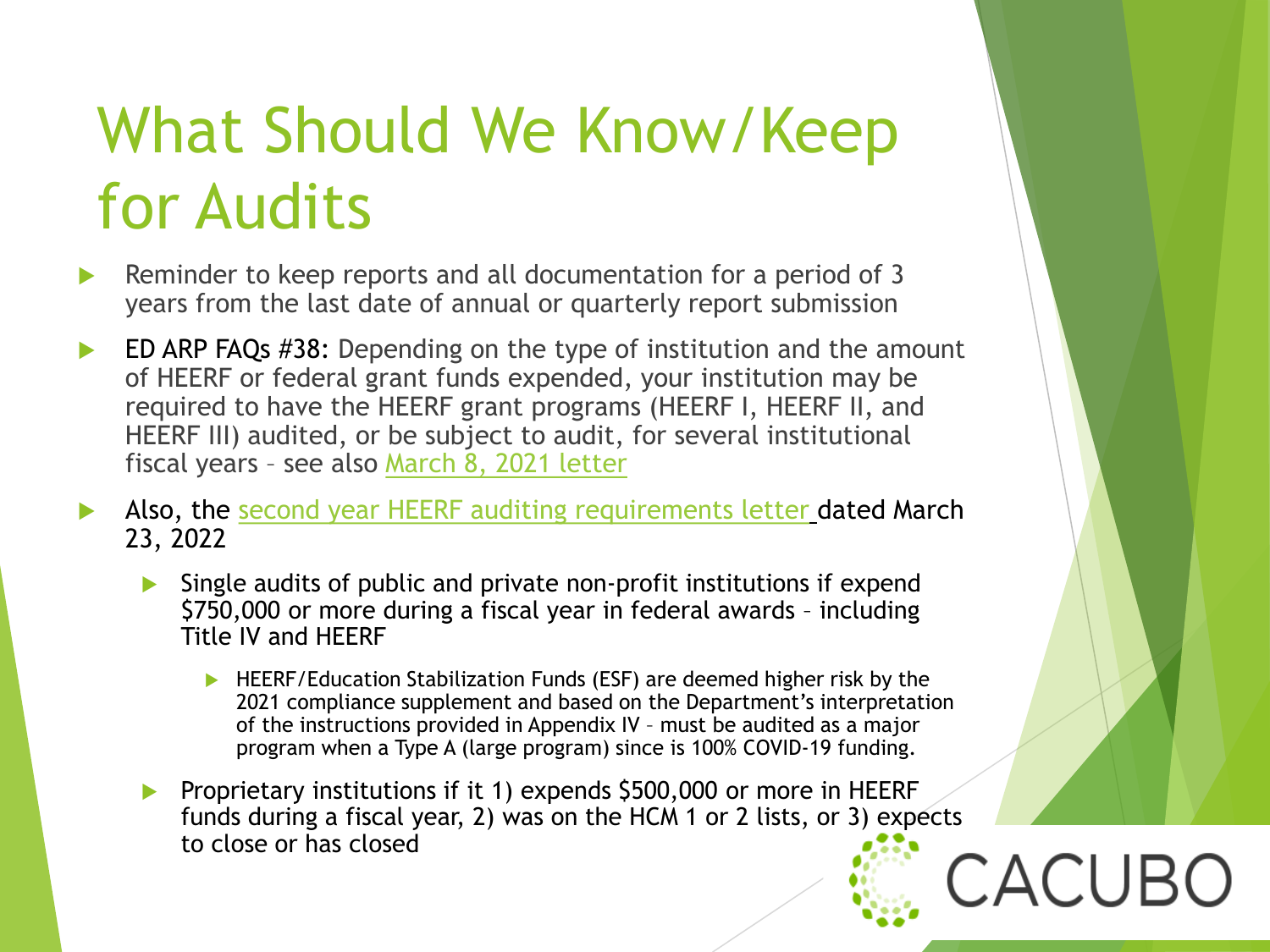### What Should We Know/Keep for Audits (continued)

- Reminder that ED's auditors and your auditors may both be looking at the Institution's website to view the quarterly student and institutional reporting
- Auditors may request:
	- G5 draw downs of HEERF funds (summary and detail by date)
	- Grant award notifications
	- ▶ Quarterly reports and evidence of the date the quarterly reports were posted to the Institution's website
	- ▶ Detail listings of student grants (by student and date) and also support for the number of eligible students from the quarterly reports
	- Student grant methodology, who prepare/who reviewed, communications to students, application (if used), etc.
	- **Detail listing of institutional expenses** 
		- Support for procurement requirements checking for suspension/disbarment, # of bids required, etc.

**CACUB** 

- **Ensuring costs were allowable (based on allowable uses in Ed's FAQs)**
- Support for amounts claimed as lost revenue budget and actual results and comparison to prior period(s)
- Support for other uses of funds (if used to pay student account balances. including student approval, etc.)
- Support for the two new required uses of HEERF III institutional portion funds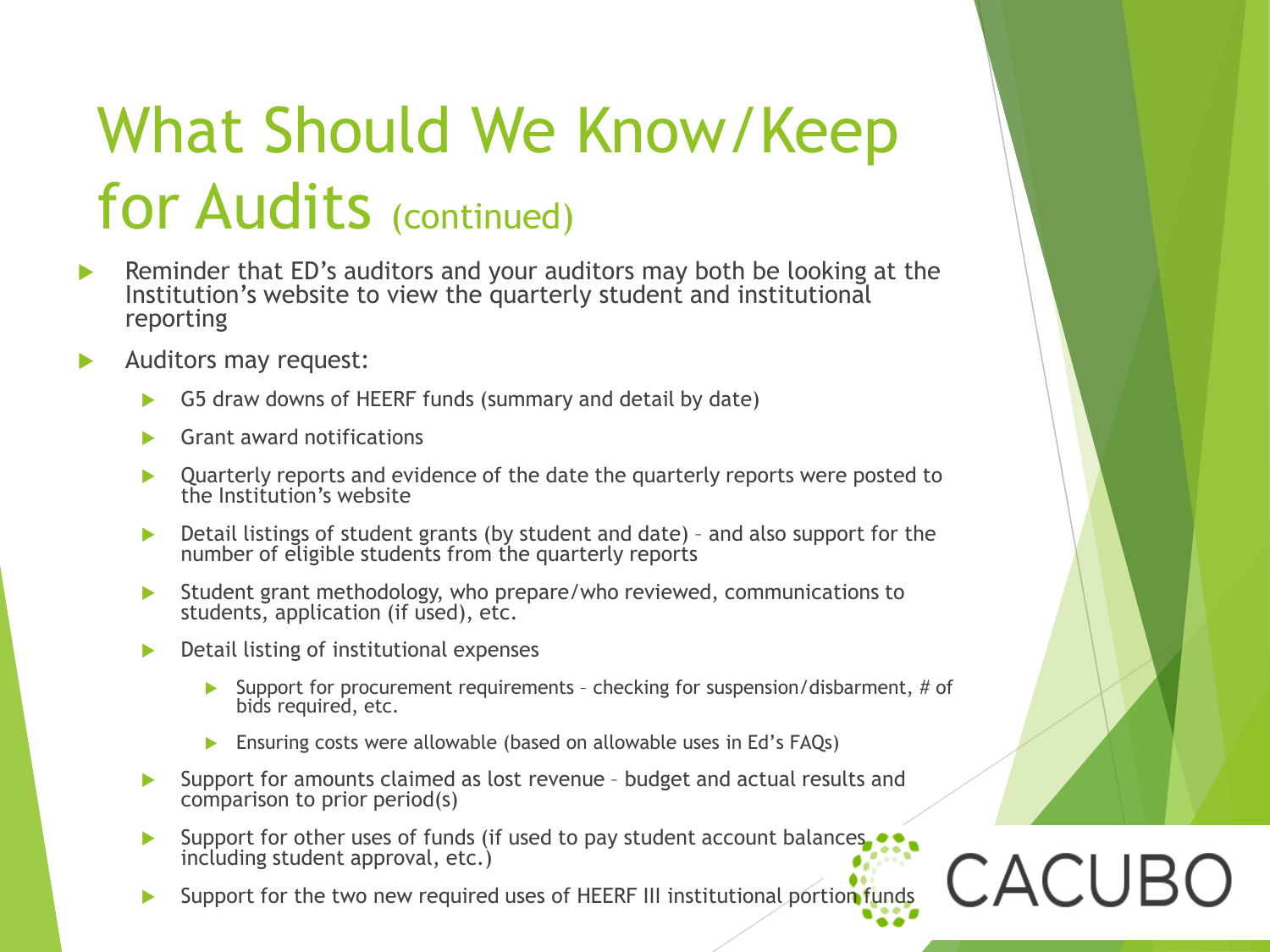# **Fourth Polling Question**

**Has your institution expended funds for the two required uses for the HEERF III institutional portion?**

- **1. Yes**
- **2. No**
- **3. What two required uses?**